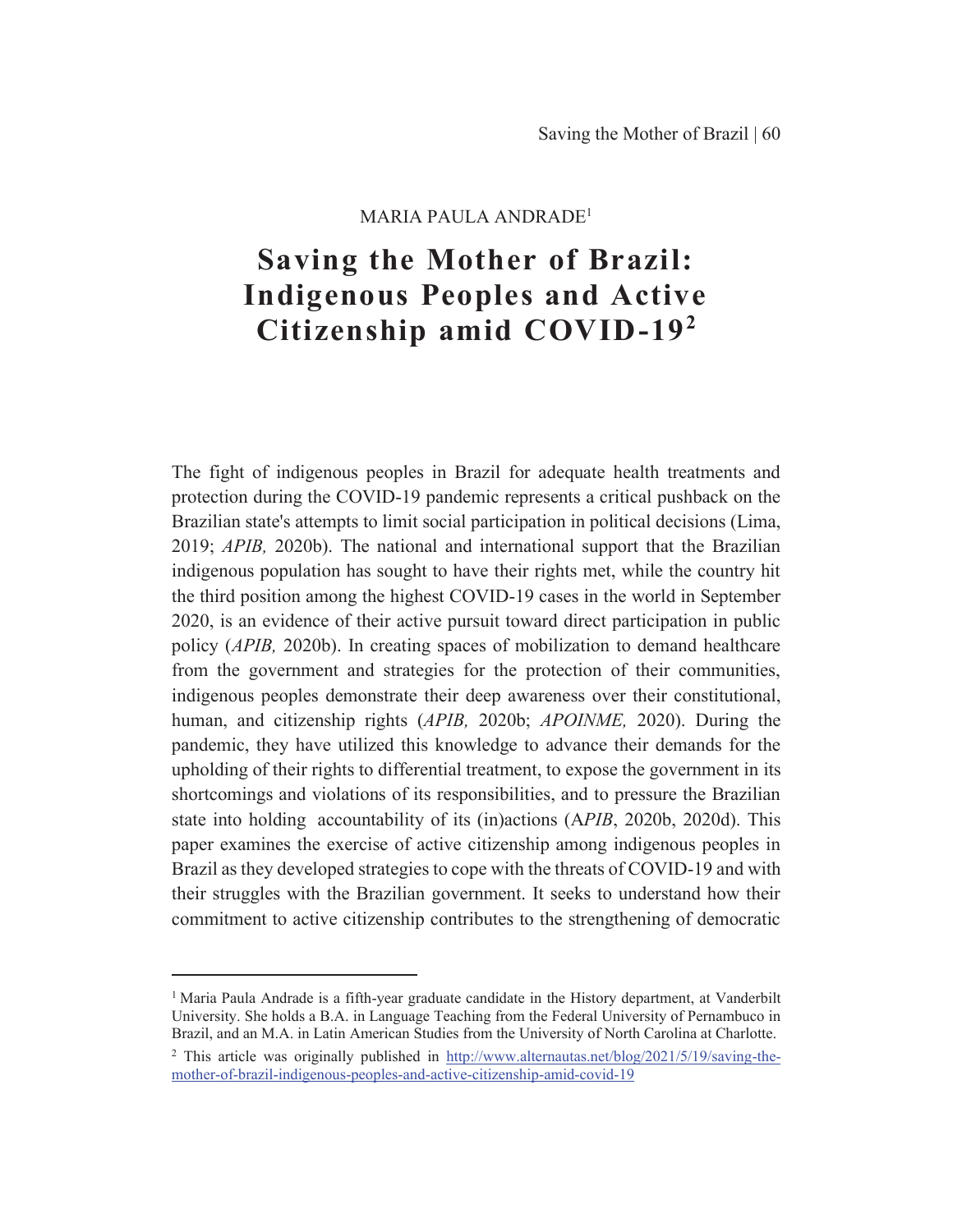values in Brazil as they utilize social and political spaces to shape state decisions and guarantee their self-determination.

Indigenous challenges for access to adequate health assistance during the pandemic result from former president Michel Temer and current president Jair Bolsonaro's political maneuvers to disempower participatory democracy (Lima, 2019). Participatory democracy relates to citizen participation in policy-making through policy councils, conferences or public hearings, for example, which have begun to suffer dismantling by the federal government (Lima, 2019). The importance of participatory democracy lies in the opportunity it provides for underrepresented groups to voice their concerns, and improve the quality of state decisions. It relates to the relevance of citizenship, contestation and social participation as markers of democracy and of more accountable governments (Lima, 2019). In this case, the actions of indigenous organizations in Brazil to defend their health rights have been intrinsically connected with the markers of participatory democracy: from lawsuits to social mobilization, from strategies of combat and control of COVID-19 in their communities to reporting of state violations, they have shaped the maintenance and strengthening of democratic values (Ministério Público Federal, 2020; Landau, 2020). Ultimately, indigenous peoples seek to defend "the mother of Brazil [who] is indigenous, although the country is prouder of its European father who treats it like a bastard child  $(...)(Xapuri$  Socioambiental, 2020)."

This article draws on the literature of public health in Latin America and Brazil to examine the role of health in the indigenous' pursuit of their acquired rights, and their attempts to shape the terms of, and decisions in official health assistance amid COVID-19 (Chalhoub, 1996; Cueto and Palmer, 2015; Sowell, 2015; Westphal et al., 2007; Hochman, 2011; Gibson, 2019). Through the analysis of newspaper articles, reports from indigenous organizations, legislative decisions, constitutional and health rights, this paper seeks to answer the following question: how do the strategies indigenous peoples have developed to pressure the Brazilian government into fulfilling its constitutional responsibilities during the COVID-19 pandemic demonstrate their exercise of active citizenship and contribution to the strengthening of democracy? I argue that they do so by demanding both the federal government to hold accountability for its omission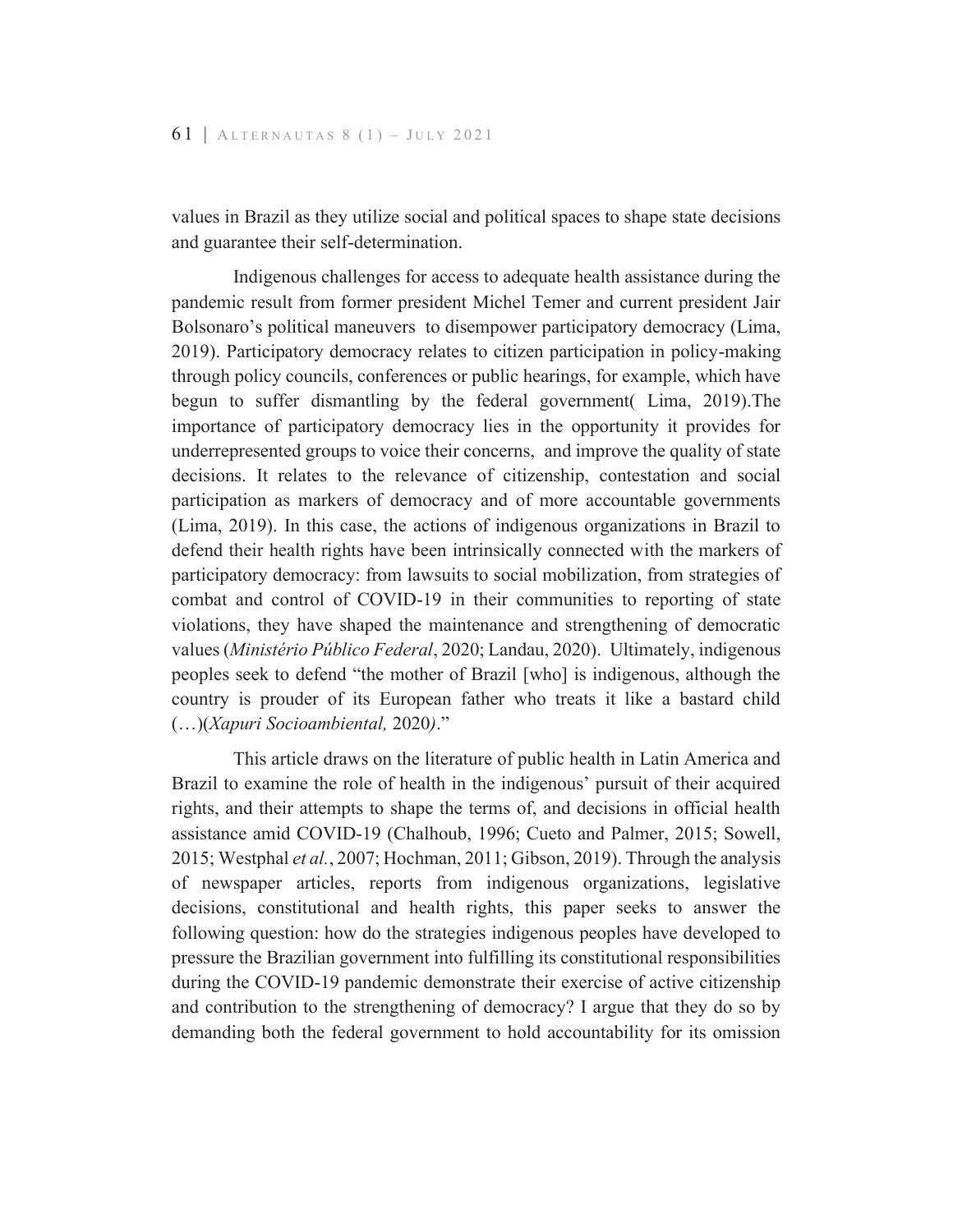and detrimental attitudes during this health crisis while also demanding direct participation in state decisions regarding indigenous health.

#### **Methodology**

The use of the term citizenship requires a closer examination. Citizenship in Latin America has been at the core of indigenous mobilization, especially when it has created exclusion by restricting national membership to a particular national group (Yashar, 2005). The attribution of citizenship in the region is often granted by the state through one's birth within territorial boundaries, tied to ideas of civic inclusion, equality, fraternity and freedom, while entailing rights and responsibilities between citizenry and the state (Yashar, 2005). Yet, indigenous populations have challenged statist terms of inclusion concerning their impact on indigenous self-determination, namely, their political autonomy over their natural resources, territories and cultures as a basic human right (Yashar, 2005; Bodley, 2014).

To understand how Brazilian indigenous peoples have done so during the COVID-19 pandemic, I make use of the term "active citizenship" to refer to forms of civic engagement which go beyond statist citizenship, meaning, citizenship that sees the state as the only source of legitimate citizenship rights (Miraftab and Wills, 2005; Souza and Souza, 2020). Indeed, ethnic movements in Latin America, Asia, Africa and Southern Europe during the early 2000s contested prevailing notions of nation-states as legitimate sources of definition and extension of democratic citizenship and responsibilities (Yashar, 2005). Active citizenship thus concerns the popular pursuit of civil, social, political, and economic rights, which can take place outside official spaces (such as courtrooms) to be performed, as indigenous peoples have shown, in the streets, on the internet, in their villages, and abroad (Miraftab and Wills, 2005;  $APIB$ , 2020a, 2020b)<sup>3</sup>. Indigenous civic involvement thereby does not mean indigenous acceptance of nation-state paradigms of belonging, but the very tension of rights to selfdetermination that indigenous populations never relinquished despite how state

<sup>&</sup>lt;sup>3</sup> Actors in this process also create their own spaces for communication to attract constituents to their cause. For more, see Miraftab and Wills (2005).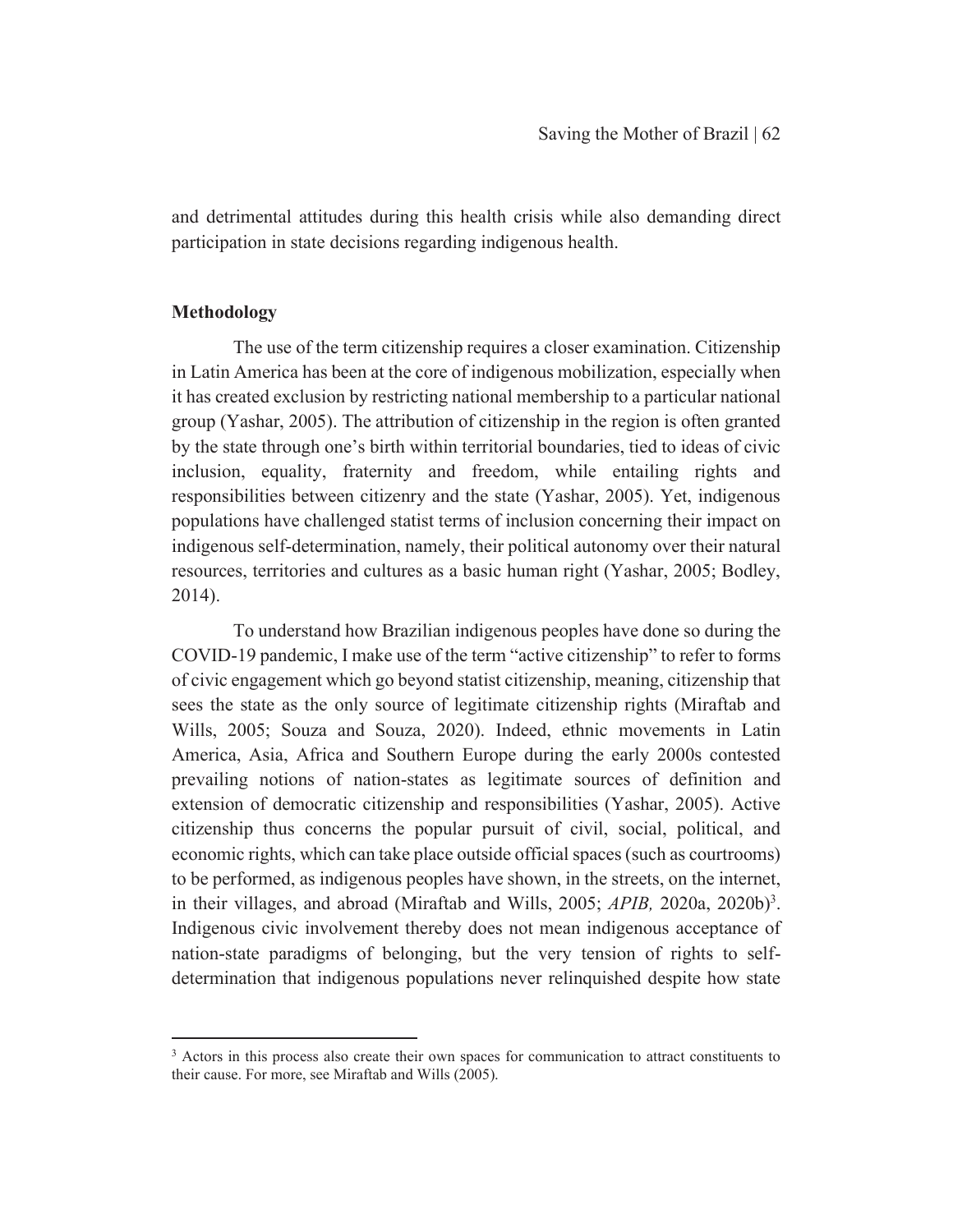laws have framed their national presence (Million, 2013; Holder and Corntassel,  $2002)^4$ .

Indigenous pursuit of resources to combat and control of COVID-19 among their peoples are predicated on their right for differential treatment under the Brazilian state (Hale, 2004; Sartori Junior and Leivas, 2017)<sup>5</sup>. Differential treatment was a victory of indigenous movements during the elaboration of the 1988 constitution defined in the article 231 of the constitution:

*To indigenous peoples it is acknowledged their social organization, habits, languages, beliefs and traditions, as well as their original rights over the*  lands they have traditionally occupied. It is under the responsibility of the Union *to demarcate them, protect them and make their possessions respected* (Senado *Federal* 

Article 231 also contributed to the development of a subsystem of indigenous health under the national public health system, which stipulated the following:

*It is mandatory to consider the local realities and the specificities of indigenous cultures and the approach to be adopted toward the care of indigenous health through a differential and global model, contemplating aspects of health assistance, sanitation, nutrition, housing, the environment, land demarcation, sanitary education and institutional integration Presidência da República: Casa Civil .*

<sup>&</sup>lt;sup>4</sup> Their challenges to liberal paradigms of belonging also include how their view of collective rights for claims making has challenged liberal understandings of individual rights found in the "Draft Universal Declaration on the Rights of Indigenous Peoples" in the 1980s. For more, see Cindy L. Holder and Jeff J. Corntassel (2002).

 $5$  The acquisition of indigenous rights at the global and national levels reflected transformations in human rights and international law since the 1980s that came to incorporate the right to differentiation into their norms. Indigenous peoples played a key role in these changes, particularly as they began to advocate for multiculturalism. This term however has become controversial in the literature because scholars have claimed the idea of multiculturalism as an emancipatory and counter-hegemonic project has been appropriated by neoliberalism, which has stipulated the benefits indigenous peoples can have access to and those they cannot. For more, see Charles R. Hale (2004) and Dailor Sartori Junior and Paulo Gilberto Cogo Leivas (2017).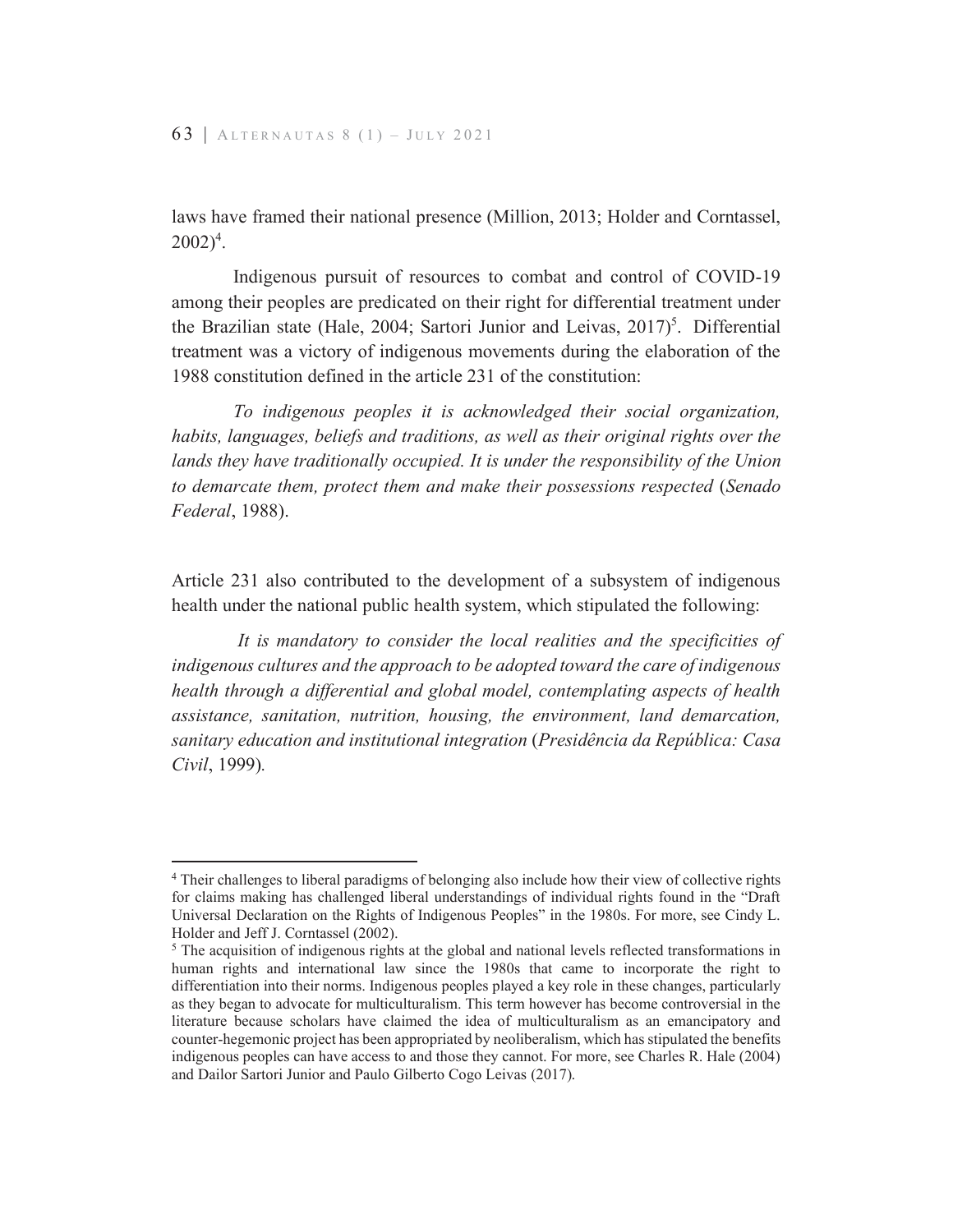Indigenous peoples were also granted participation in the groups of formulation, evaluation, and monitoring of health policies from the local to the national levels (Presidência da República: Casa Civil, 1999)<sup>6</sup>. Both territory and health rights are not only intertwined as markers of indigenous differential treatment, but also in the fight against COVID-19.

In what concerns indigenous health, their demands for governmental action amid the pandemic have prioritized two fronts: immediate access to health assistance in accordance with their cultures and traditions; and the end of the invasion of their territories by unauthorized individuals and private enterprises *(Emergência Indígena,* 2020). This is because these individuals not only work as potential vectors of the disease, but also destroy the environment and violate indigenous cultural and spiritual relationships with it (Maracá, 2020, 3:20). This article thus focuses on these two sources of conflict through national and some regional initiatives undertaken to curtail the threats that COVID-19 has posed to their communities, especially considering that from the approximately 818,000 indigenous peoples in the country, more than 30,000 had already contracted the virus by September 2020 (Fellet, 2020b).

## Demanding the Fulfillment of Rights, Pushing for Greater Political **Participation**

As SARS-Cov-19 reached indigenous territories, the Articulation of Indigenous Peoples of Brazil's (APIB) detailed mobilization front against the pandemic represents their national grassroots campaigning to shape the processes and decisions towards state health assistance (*Emergência Indígena*, 2020). Created in 2005, APIB has been the national center for regional indigenous organizations. It has sought to strengthen both the unity among different native peoples throughout Brazil, and strategies for mobilization against violence and threats to indigenous rights (APIB, 2020)<sup>7</sup>. Because of the pandemic in 2020, APIB

 $6$  The "global trend" regarding indigenous rights stemmed from the rise of social movements activism in the 1980s in which indigenous peoples worldwide pursued international relations and alliances to empower their communities locally. It occurred because such movements were not strong domestically. For more see Alison Brysk (1996).

 $\frac{3}{3}$  APIB is currently represented in all Brazilian states through seven regional organizations. For more, see "Quem Somos," APIB Oficial.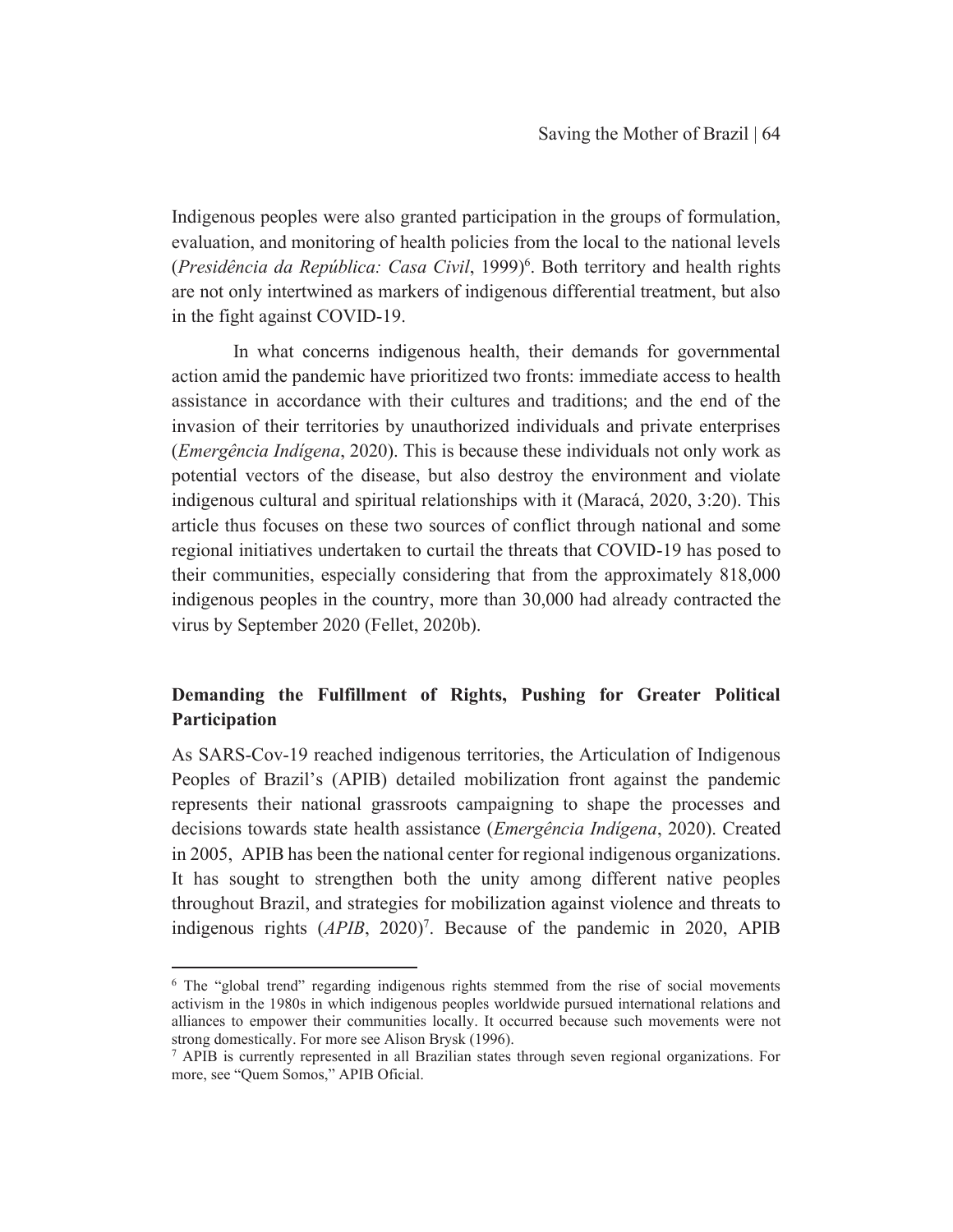launched the "Indigenous Emergency" campaign, which has demonstrated that the indigenous immediate problems with both exposure to COVID-19 and adequate health services reflect greater challenges to the fulfillment of their citizenship rights and their pursuit of self-determination  $(APIB, 2020a)$ . These include adequate provision of health services, and constitutional rights to their homeland - which have been constantly violated by clandestine mining and logging groups inside their territories (Fellet, 2020b). In seeking national and international support, indigenous peoples have created spaces for popular political participation that seek to pressure the state into complying with its responsibilities.

The "Indigenous Emergency" campaign has served the broader purpose of taking action against the growing lack of state accountability toward indigenous rights. The campaign homepage, also available in English and Spanish, declares it "proposes general strategies for the elaboration of regional and local plans of action" in a collaborative manner among civil society, indigenous and nonindigenous partnering organizations against the pandemic (APIB, 2020h). Their "Plan to Stand Against COVID-19" is divided into three axes: comprehensive and differential healthcare to control the spread of Covid-19, legal and political actions, and health communication and information (APIB, 2020f). All the planned axes seek to curtail the constant violation of indigenous rights-which has complicated their already vulnerable condition to the pandemic (Recomendação no. 11/2020, 2020).

To ascertain the commitment of indigenous peoples to directly intervene in official health policies, the campaign has promoted indigenous narrative about COVID-19 prevention and control among their communities. It has done so by establishing protocols of action that both indigenous organizations and the state should implement together to prevent catastrophic consequences to native lives (APIB, 2020f). Indeed, due to their advocacy, the Federal Public Ministry released a Recommendation (n. 11/2020 MPF) in 2020 acknowledging the greater vulnerability of indigenous peoples to respiratory diseases, and requesting local active protection of their health and their rights by local, regional and national governance to prevent the risk of genocide (Recomendação no. 11/2020, 2020). APIB's plan against COVID-19 not only corroborated the ministerial recommendation but also emphasized the importance of indigenous presence in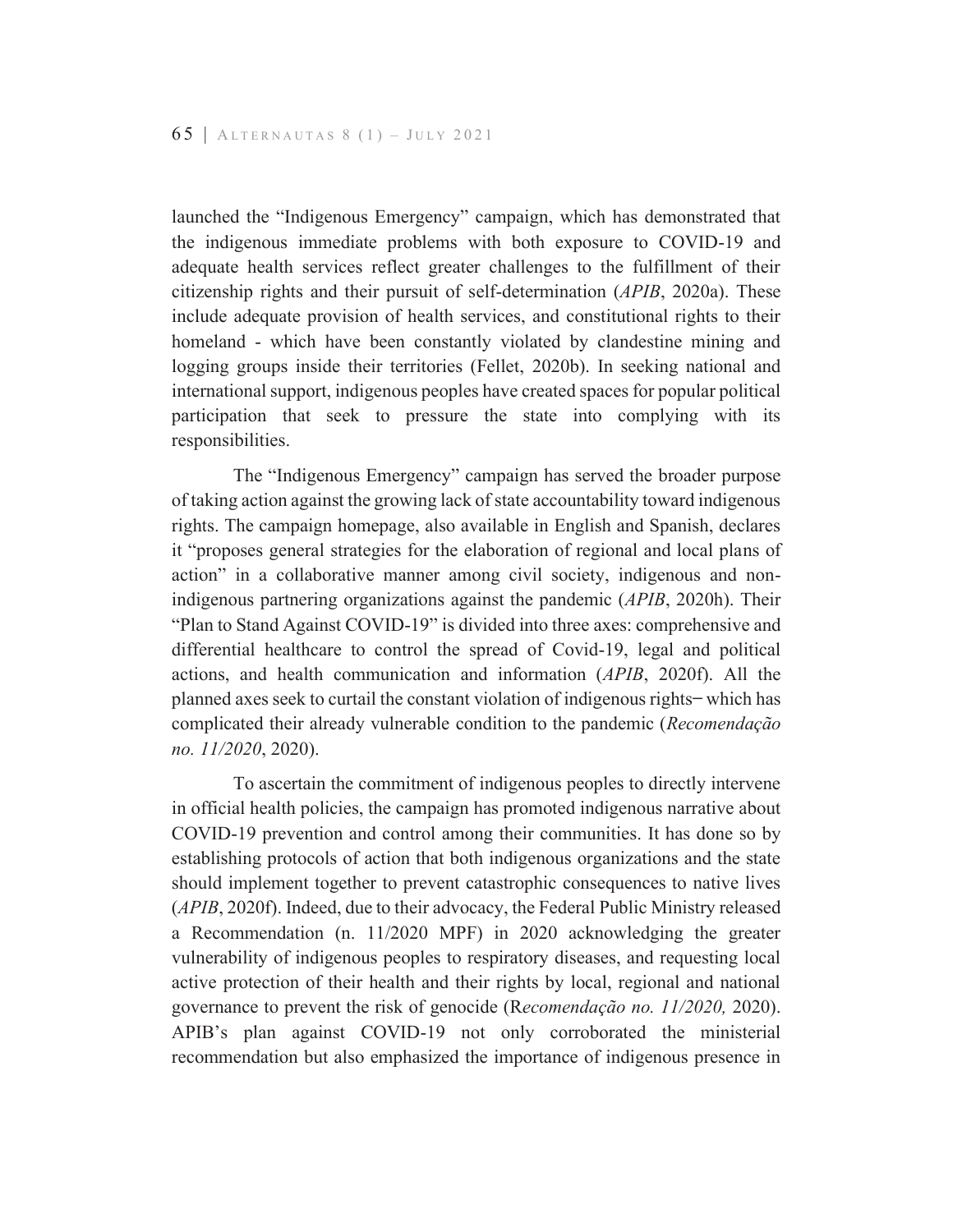governmental decisions "on a permanent and continuous basis" so that the state can act in accordance with the cultural particularities of their communities (*APIB*, 2020f). The campaign also details the duties of APIB during the pandemic. These include, for instance, supporting the purchase of personal protective equipment to health teams in indigenous communities; working with international organizations, such as the UN and the Inter-American System, to strengthen the defense of human rights of indigenous peoples; and developing educational content regarding the indigenous reality amid the pandemic to foster solidarity to their cause (*APIB*, 2020f). The development of this R\$100 mi plan in itself demonstrates how indigenous peoples have sought to shape the terms of debates and decisions about indigenous healthcare under the state (APIB, 2020f). Consequently, their commitment to active citizenship seeks to increase governmental accountability over constitutional violations of their citizenship rights that have been exacerbating health risks among their populations.

#### Demanding Guaranteed Rights to Health

Protecting their rights means seeking their own methods of data collection about COVID-19 in their communities while dealing with challenges of an underfunded public health system. The immediate challenges the pandemic has caused among indigenous peoples involve the difficulties in access to accurate data on COVID-19's impact in native individuals both within and without indigenous lands, and the inaction of the government in promoting effective strategies of prevention and health assistance  $(APIB, 2020e)$ . This is a reflection of budgetary cuts that have taken place in multiple federal agencies responsible for indigenous rights. They comprise a 37% cut for 2020 demarcation and land protection programs from the National Foundation of Indigenous Peoples (Funai) and a 16% deduction on funds in 2019 for the Special Office for Indigenous Health (Sesai) (Fundação Nacional do Índio, 2020a; Leitão, 2019). Funai is the indigenist office of the Brazilian state in charge of identifying, delimiting, demarcating, and regularizing the registration of lands traditionally occupied by indigenous peoples, critical responsibilities not only for the maintenance of indigenous rights but also, as will be discussed later, for the prevention of COVID-19 (Fundação Nacional do Índio, n.d.a). Attempting to alleviate the consequences of decreased investments and their social impact during the pandemic, APIB and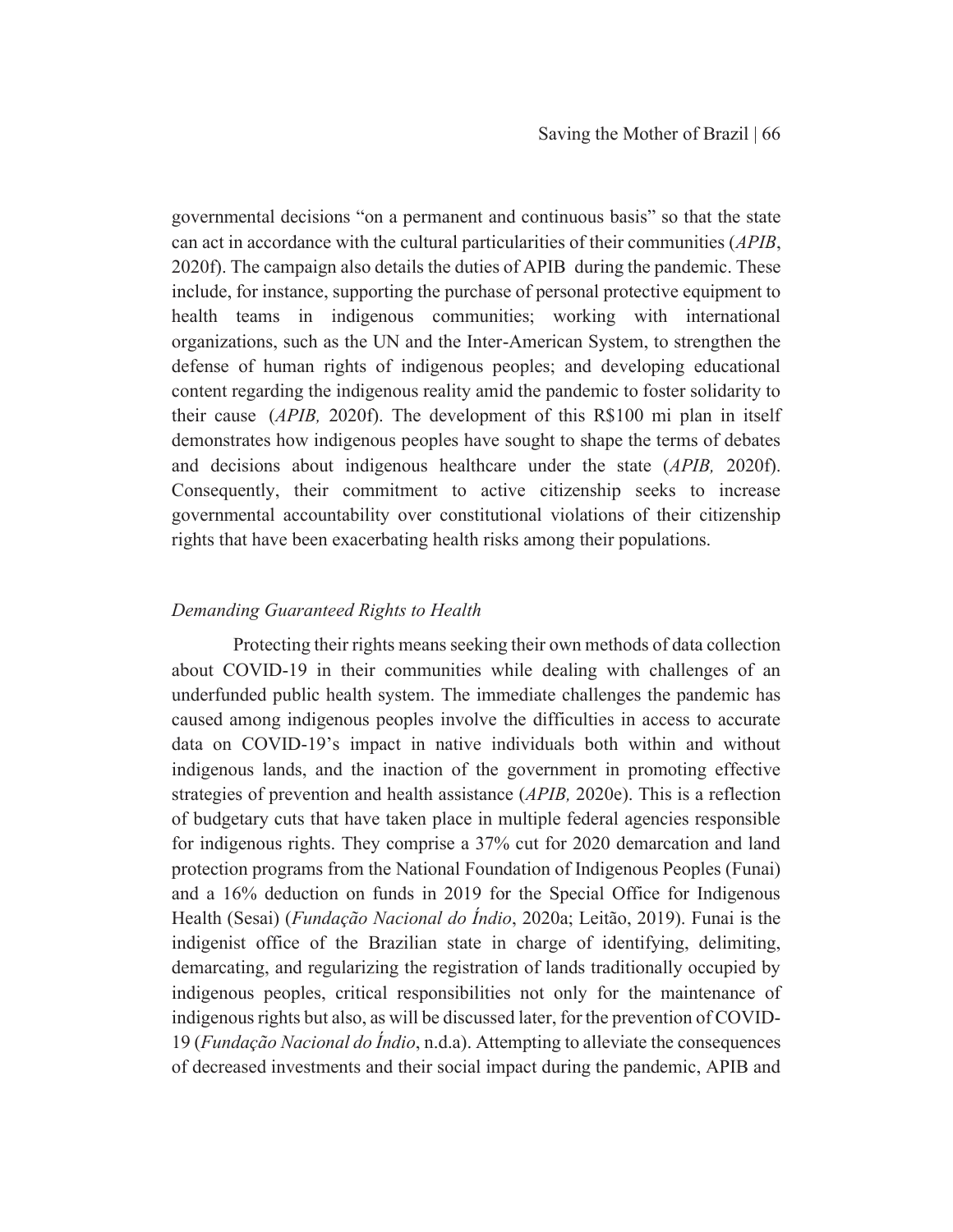regional organizations have defended "the relevance and validation of mechanisms of community-based and participatory monitoring on the spread of COVID-19 in [our] territories (APIB, 2020e)."

Problems with arbitrary and flawed classificatory methods about indigenous victims of COVID-19 in official data have led indigenous organizations to implement alternative strategies for gathering information on their own, which has served to promote their demands for self-determination and for the improvement of health services. According to different regional indigenous organizations, the Special Office for Indigenous Health (Sesai) has fallen short on its monitoring of indigenous individuals contaminated with COVID-19 (APIB, 2020e). For instance, it became clear for the Coordination of Indigenous Organizations of the Brazilian Amazon (Coiab) that Sesai "was not promoting assistance, neither keeping records of indigenous people who live in urban centers or in lands that are yet to be ratified", namely, lands that need to have their geographical boundaries set with approval from a presidential decree (Fundação Nacional do Índio, n.d.b). Because of these flaws, APIB has disclosed that each affiliated regional organization has developed their own method of data collection, such as the development of apps for registration of cases, which is critical for the elaboration of emergency strategies that serve indigenous populations (APIB, 2020e). Further, governmental indigenous organizations have been accused of institutional racism in situations in which native individuals were classified as *pardos* (mixed- race) when they sought public healthcare in urban spaces (APIB, 2020e). This reality raises questions about the dynamics of identity politics and the impact of the state in social groups as it delimits social categories while conveying visibility through its delimitation for individuals to claim particular rights (Arruti, 1997).

Misclassifying indigenous individuals by other racial categories however contributes with inaccuracies in identification, which can promote erasures that affect their guaranteed rights and enforce historical exclusion (Farias, 2020; APIB, 2020e). This is particularly serious considering that indigenous peoples are supposed to receive differentiated health treatment (*Presidência da República*, 1999; APIB, 2020e). In May, 2020, a project of law was created to make mandatory the use of ethnic-racial classifications from the national institute of statistics (IBGE) on the data of COVID-19 victims to improve the accuracy of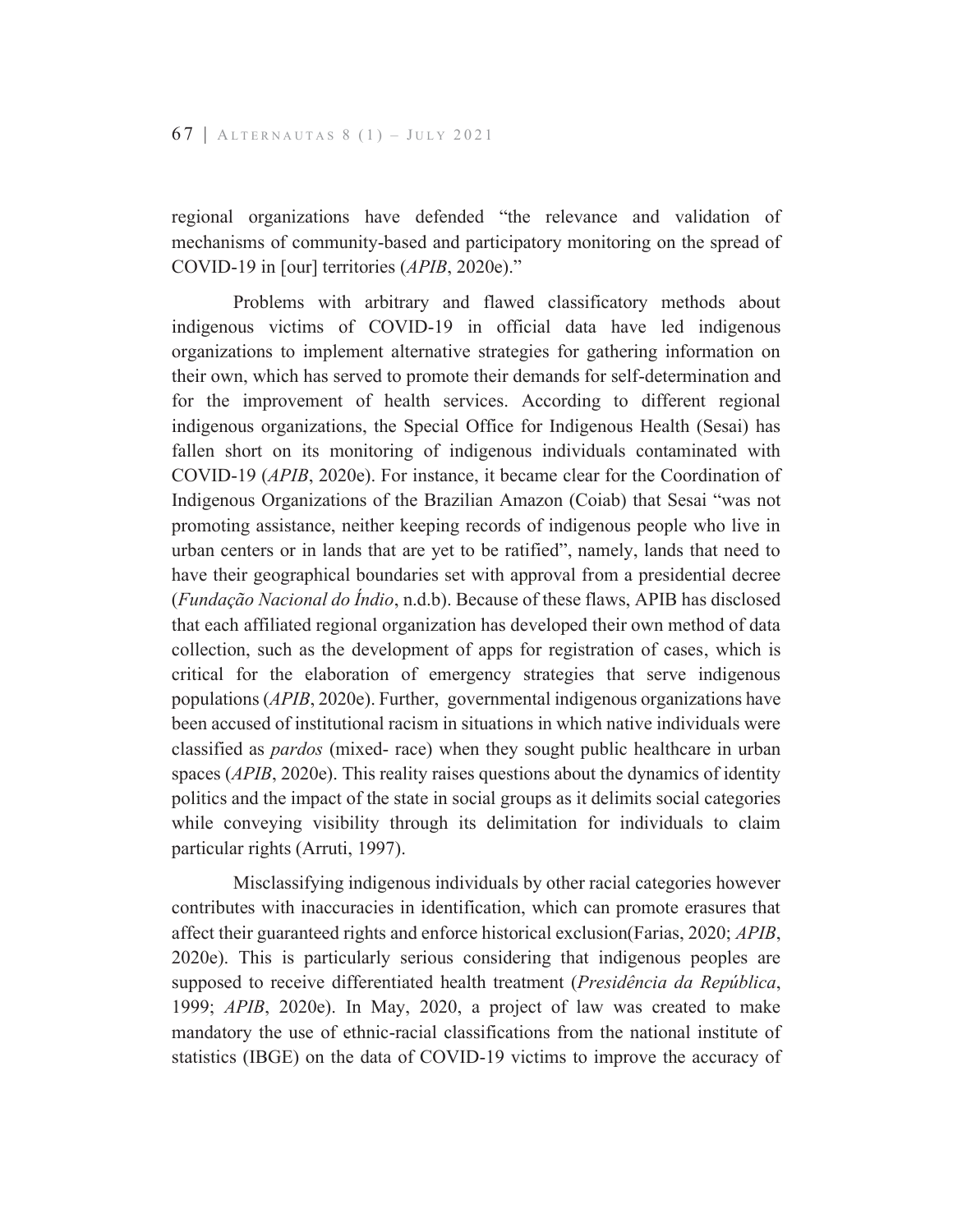information about the vulnerability of particular groups to the pandemic (*Câmara dos Deputados*, 2020<sup>8</sup>. To guarantee accuracy, indigenous peoples continue to track cases among themselves. According to their estimates, in March 2021, over 50,000 indigenous individuals had contracted COVID-19 within 163 peoples  $(APIB, 2020a).$ 

Indigenous peoples' pinpointing of exact areas in need of investment against COVID-19 represent both their struggle to see hard earned health rights fulfilled, and their commitment to the expansion of their voices in governmental decisions. First, in noticing governmental shortcomings they demonstrate their awareness of state health obligations, such as Sesai's goal "to develop projects toward the integral attention to indigenous health and health education (...) while observing traditional indigenous practices (Ministério da Saúde, 2017)." The creation of Sesai in 2010 was a victory from indigenous advocacy towards a national implementation of health services that respect "the cultural specificities" and the epidemiological profile of each people (Ministério da Saúde, 2017)." Yet, during the current presidency, Sesai suffered threats of dissolution. In 2019, the then minister of health, Luiz Henrique Mandetta, proposed a project that would turn Sesai (a national office) into a responsibility of individual states and municipalities, meaning that it would become dependent upon the already strained budget of local governments (Guimarães, 2013; Ramos, 2020). After thousands of indigenous people went to the streets of the country to protest, Mandetta decided to maintain Sesai, which is responsible for 765,000 people from 305 ethnicities (Diario do Nordeste, 2019). Amid COVID-19, APIB has taken stock of the immediate problems that are currently violating their health rights, which include challenges with access to fresh water necessary for hygiene; lack of fluvial, air and land transportation for urgent cases, and the risk indigenous peoples have been exposed to when going to urban centers to receive the federal government relief fund (APIB, 2020g). Concurrently, they have filed lawsuits that seek governmental compliance with established healthcare protocols, such as the need for sanitary barriers, to protect indigenous peoples from contamination (Ministério Público Federal, 2020).

<sup>&</sup>lt;sup>8</sup> The official classifications from IBGE are white, black, pardo, indigenous and yellow. For more information, see Câmara dos Deputados (2020).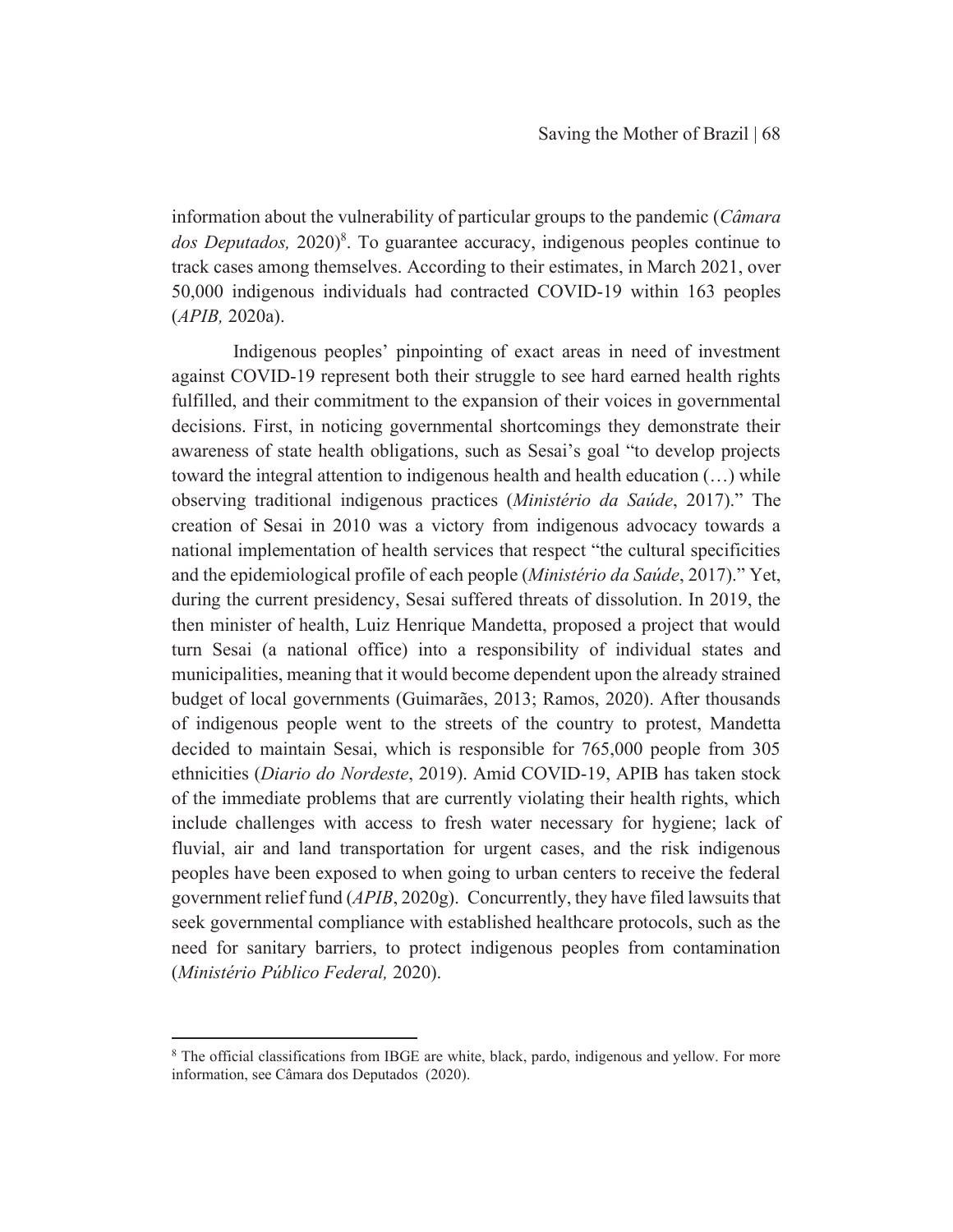Bringing attention to necessary protocols in health assistance also demonstrate their push for greater participation in healthcare decisions. Their plan to combat COVID-19 addresses the need for governmental enforcement of sanitary protocols among health providers when in contact with indigenous peoples, and adequate assistance to native individuals under the state-based indigenous health services (APIB, 2020g). These concerns were founded in the absence of well-structured state plans of action which, in an interview given to the French radio station RFI, APIB leader Kreta Kaingang claimed to come from a lack of commitment from the Brazilian state with indigenous peoples (Capuchinho, 2020). President Bolsonaro's vetoing of twenty-two critical paragraphs from the project of law (PL) no. 1142/2020 on the protections of indigenous health during the pandemic provided a strong example of Kaingang's concerns (*Presidência da República*, 2020). Even though the PL was eventually approved (after lawmakers, members of the federal human rights commission and the UN representative to Brazil acted upon the matter) some of the vetoed items were fundamental for their compliance with WHO sanitary guidelines (WHO, 2020). These encompassed, for instance, "universal access to potable water" and "distribution with no charge of hygienic, cleaning and disinfection materials to villages or indigenous communities officially ratified or not, including in urban centers (Presidência da República, 2020)." Because of the slow responses in governmental action during the COVID-19 crisis, regional organizations have sought solidarity to address some of the most pressing issues within their communities.

The absence of greater action from governmental agencies to protect indigenous health has unjustly pressured varied organizations to enact their own plans of control and prevention towards COVID-19. For instance, health initiatives from Coiab, and the Articulation of Indigenous Peoples and Organizations from the Northeast, Minas Gerais and Espírito Santo (APOINME) originated from the "inexpressive [healthcare] contributions from governmental institutions, such as Funai and Sesai, whose missions involve the implementation of our rights (*APOINME*, 2020)." Considered one of the main mediators between the indigenous populations in the northern states and the federal government, Coiab's emergency plan has prioritized improved communication among the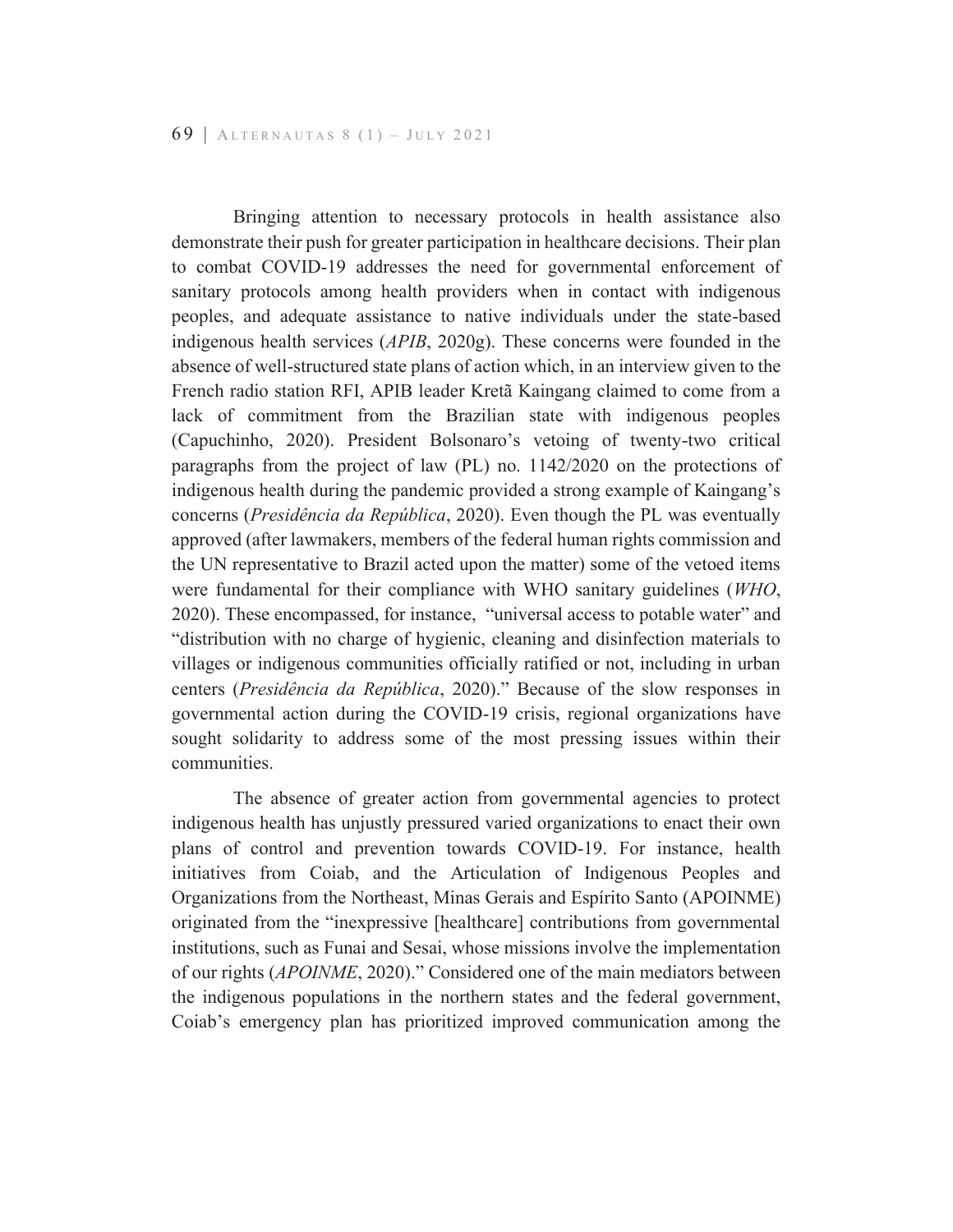communities it represents<sup>9</sup>, administration of emergency and primary care, provision of food, and promotion of indigenous healing. To increase access to information about the coronavirus, Coiab has also partnered with national and international groups to create educational podcasts, pamphlets and posters in indigenous languages focusing on preventive measures against COVID-19  $(COIAB, 2020)^{10}$ . Further, it has invested in the purchase and distribution of oxygen tanks, generators, masks, food and medication. Their efforts have contributed with other initiatives to support about eighty thousand indigenous individuals from thirty different peoples by September 2020 (APIB, 2020e). Similarly, Apoinme has established its own partnerships with universities, social movements, indigenous and non-indigenous organizations to monitor the spread of COVID-19, develop sanitary barriers and provide subsistence to indigenous in need (APIB, 2020e)<sup>11</sup>. About forty-thousand individuals have received food support from Apoinme, whereas those responsible for the monitoring of sanitary barriers were given face shields, thermometers and oximeters (APIB, 2020e). Notwithstanding all of these immediate health assistance efforts, ultimately COVID-19 prevention and control are intrinsically dependent upon the maintenance of their territorial rights.

## "The Territory is Sacred<sup>12</sup>" COVID-19 in Indigenous Lands

Fighting against COVID-19 has been directly associated with native claims to sovereignty over their territories. In particular, the invasion of indigenous lands has caused threats to both the environment and their health. Peoples who live voluntarily isolated, such as the Pirititis in the northern state of Roraima, for instance, have faced increased health threats to the growing presence of clandestine miners near their land and their population of one-hundred

<sup>&</sup>lt;sup>9</sup> Coiab oversees native peoples in the states of Acre, Amapá, Amazonas, Maranhão, Mato Grosso, Pará, Rondônia and Tocantins. For more see, Emergência Indígena, 51.

<sup>&</sup>lt;sup>10</sup> Partners include the Federal University of Roraima's Insikiran Institute, which focuses on the education and professionalization of indigenous peoples in Roraima through a multicultural perspective; Roraima's Indigenous Council (CIR) and the US-based non-profit Nia Tero. For more, see COIAB (2020).

<sup>&</sup>lt;sup>11</sup> Apoinme represents the states of Alagoas, Bahia, Ceará, Espírito Santo, Minas Gerais, Paraíba, Pernambuco, Piauí, Rio Grande do Norte and Sergipe.

<sup>&</sup>lt;sup>12</sup> "Ancestralidade," Maracá Documentary, video, 3:20.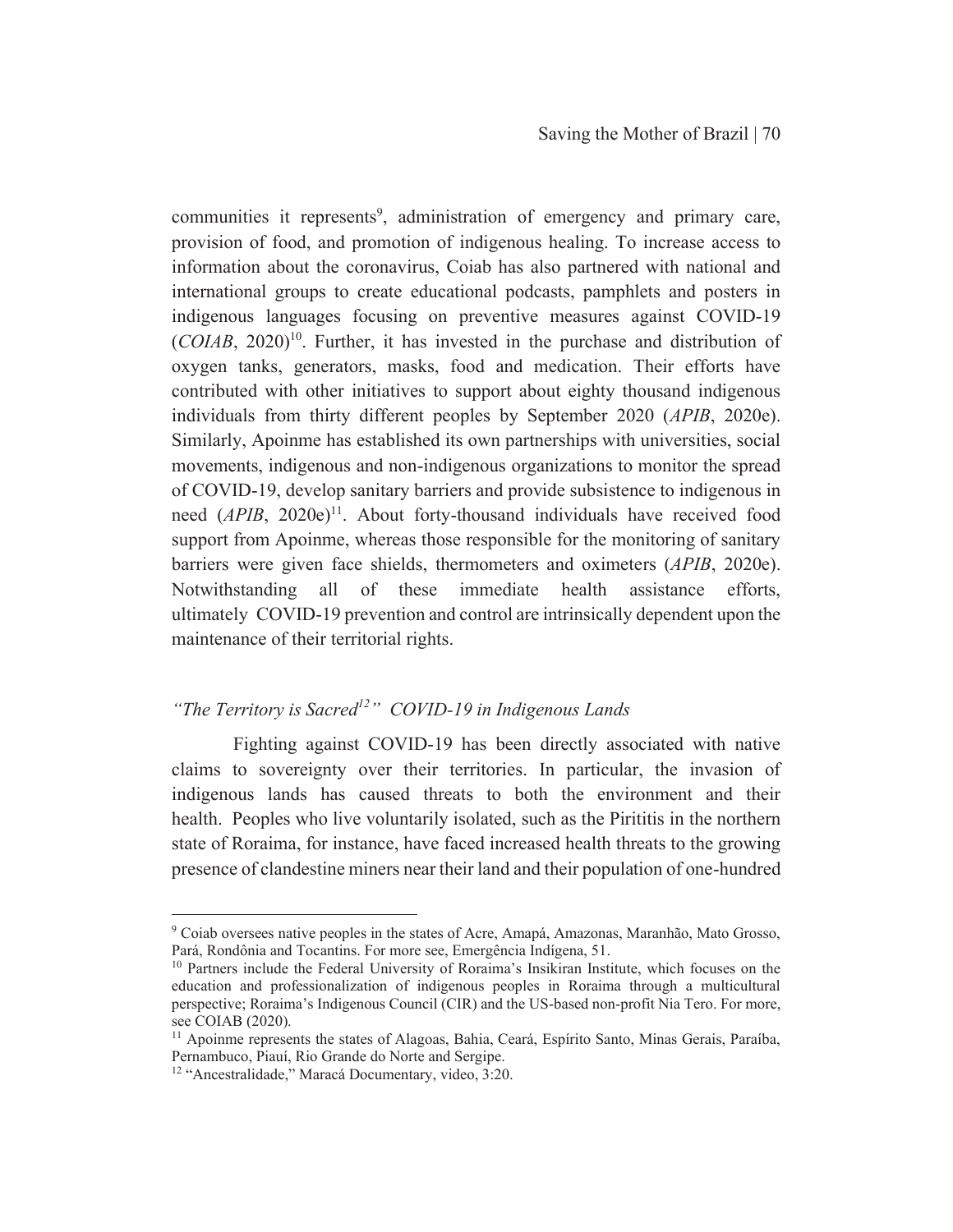individuals (APIB, 2020e). Meanwhile, in the southeastern region of the state of Pará, the invasion of demarcated indigenous land by clandestine miners, loggers and land grabbers have exponentially affected the rise of COVID-19 infection among the Karipuna, Yanomami and Kayapó peoples (*Desmatamento e Covid-*19 explodem em Terras Indígenas Mais Invadidas da Amazônia, 2020). The sanitary districts responsible for these populations have registered, respectively, an infection growth of 355%, 215% and 138% by the coronavirus among them between July 7 and August 29, 2020 (Instituto Socioambiental, 2020).

In taking legal and social measures to deal with the threats these invasions have caused to their lives, indigenous peoples have created opportunities for political attention to their demands as they pressured the Brazilian state to take measures against these violations to their rights. For example, to demand protection during the pandemic and governmental action against illegal loggers and miners, the Kayapós blocked a key Brazilian grain road in August, 2020 in the state of Pará (Landau, 2020). Concurrently, APIB filed a lawsuit through the Brazilian supreme court to demand the federal government to adopt an emergency plan of COVID-19 control in indigenous territories (Vilarino, 2020). An injunction was also requested and received the support of six political parties for the implementation of immediate measures of protection, including the creation of sanitary barriers and the removal of clandestine individuals from indigenous territories. APIB also published the "Complicity in Destruction" report to seek national and international support for their territorial entitlements in October 2020  $(APIB, 2020a).$ 

The combating against COVID-19 has led indigenous populations to find and report direct sources of illicit land exploitation in the Amazon basin to increase visibility of the parts involved and thereby strengthen the possibilities for accountability of their actions. Along with the Amazon Watch (a transnational nonprofit organization headquartered in the United States that aims to protect the rainforest and indigenous rights) APIB has utilized the "Complicity in Destruction"<sup>13</sup> report to present to "the great actors of the global market"

<sup>&</sup>lt;sup>13</sup> "Complicity in Destruction" was based on studies realized by Profundo, a non-profit Dutch institution which focuses on sustainability and social justice, and De Olho nos Ruralistas, a news outlet whose mission involves following the agribusiness decisions and its consequences in Brazil. For more, see APIB (2020a).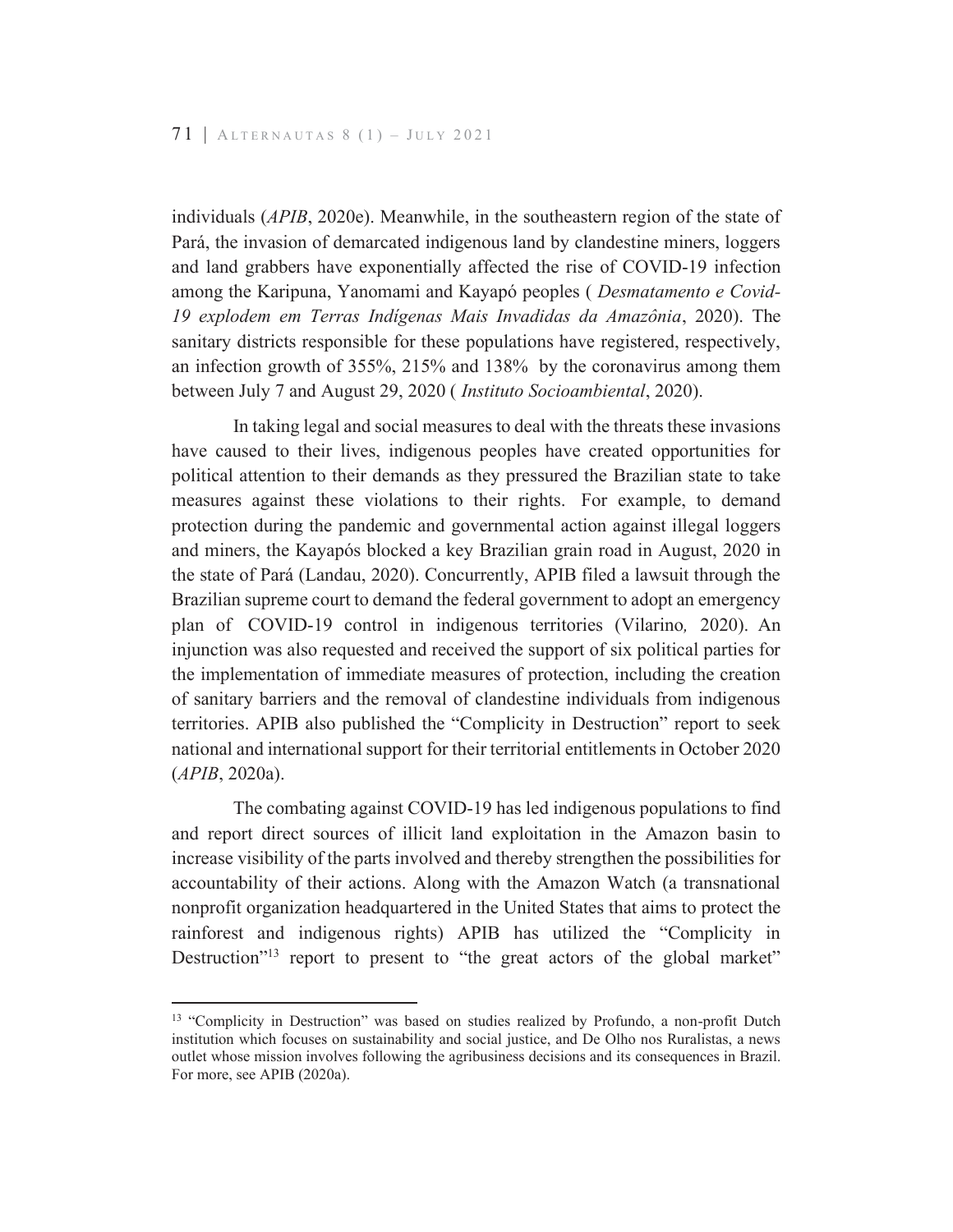information about how their investments are contributing to "the destruction of the largest tropical forest on the planet" (O Financiamento da Destruição, 2020; The Amazon: A Global Treasure, n.d.). Based on studies conducted by non-profit organizations in Brazil and Holland, the report claims that three sectors of private investments have caused most conflicts with indigenous peoples: agrobusiness, electricity, and mining (APIB, 2020a). Besides the risk of contamination by COVID-19, issues with clandestine exploitation of native lands include deforestation, pollution of rivers that are critically important as both food and water resources for native populations, and the threat of relocation based on the potential infeasibility of living in environmentally exhausted territories (APIB, 2020a). Brazilian companies that indigenous groups have accused of contributing to these problems include Vale, the second largest producer of iron ore and nickel in the world; JBS, the largest producer of beef in the world; and Cosan/Raizen, specialized in sugarcane and ethanol productions. Private investments in the Amazon basin often come from international banks and corporations from places including the United States, France, Germany, China and Japan (APIB, 2020a). The exploitation of indigenous lands has greatly increased since 2019, a consequence of the current neoliberal government of president Jair Bolsonaro who believes that "idle" native reserves jeopardize the country's economic development (Verdélio, 2019). The growth of mining and the agribusiness activities have provoked problems, especially during the pandemic.

In exposing mining companies and investors' potential fault over the contamination of indigenous peoples to COVID-19, they attempt to curtail illicit mining activities in the Amazon basin and pressure the Brazilian government to guarantee indigenous sovereignty over their territories. A study developed by the Federal University of Minas Gerais and the Socio-Environmental Institute (ISA) has classified the Yanomamis as the most vulnerable group in the country to the pandemic due to the presence of clandestine miners in their land (Fellet, 2020a). Located near the Brazilian frontier with Venezuela and crossing the states of Amazonas and Roraima, the Yanomami population could be reduced by almost 7% because of the presence of about 20,000 miners in their lands (Fellet, 2020a). According to the Oswaldo Cruz Foundation (Fiocruz), the nearly 27,400 Yanomami and Ye'kwana inhabitants of the Yanomami land (about the size of Portugal) are running the risk of genocide "with complicity of the Brazilian state" if it does not expel those miners from their lands and improve medical assistance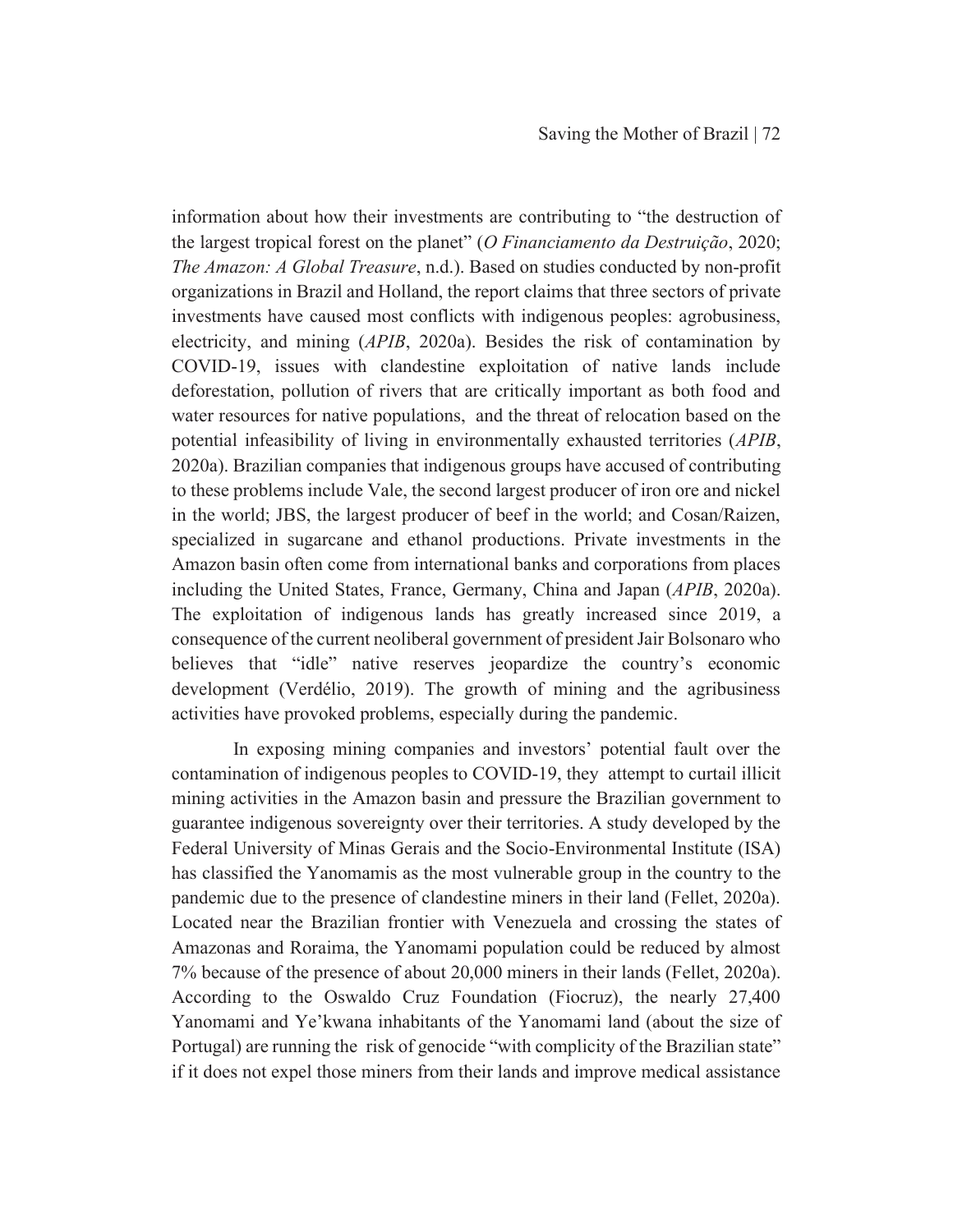to their 334 villages (Fellet, 2020a). Even though the area received demarcation in 1992, miners' activities have remained because of gold reserves.

Through a similar attempt to call national and international attention over the impact of the agribusiness in the spread of COVID-19, indigenous peoples have sought to shape public policy to benefit their rights. For example, in June 2020, indigenous employees in slaughterhouses and meat packing plants located near indigenous villages were infected by COVID-19 while working in the Southern and Mid-Western regions of Brazil (APIB, 2020e). Similar circumstances led to the transmission of the coronavirus to individuals in the Indigenous Reservation of Dourados in Mato Grosso do Sul as indigenous employees of slaughterhouses contracted the disease at work and became vectors to communities such as the Oco'y in Paraná and the Xapecó in Santa Catarina. From the 850 inhabitants of the Oco'y village, eighty-eight were contaminated and their shaman succumbed to it (Kateivas, 2020; Foscaches and Klein, 2020). Such events led APIB to reinforce the status of vulnerability of indigenous individuals with the Public Ministry of Labor (MPT) and the Public Federal Ministry (MPF) so that indigenous laborers could be exempted from work without compromising their salaries (APIB, 2020e). COVID-19 threats near their lands have thus become a critical part of indigenous struggles to enforce their territorial rights.

The threats the pandemic has caused among indigenous populations have made them seek alliances, legal and social strategies to have their demarcation rights fulfilled. Even though the constitution of 1988 had stipulated the demarcation of all indigenous land by the year 1993, so far, from 1,290 indigenous lands in Brazil only 408 have been demarcated (APIB, 2020e). 287 of them are under the process of demarcation, and other sixty-seven have other terminologies based on how they were acquired (for instance, if by a third-party donation or dispossession by the federal government) (APIB,, 2020d; Fundação Nacional do *Indio*, n.d.a.). Meanwhile, 528 territories have received no official recognition despite the claims of the native peoples who inhabit them (APIB, 2020e). The demarcation process has become even slower during the past two presidencies. Whereas former president Michel Temer ratified only one indigenous land during his two-and-a-half year term, president Bolsonaro has explicitly said that "as long as I am the president there will be no demarcation of indigenous land" (Verdélio,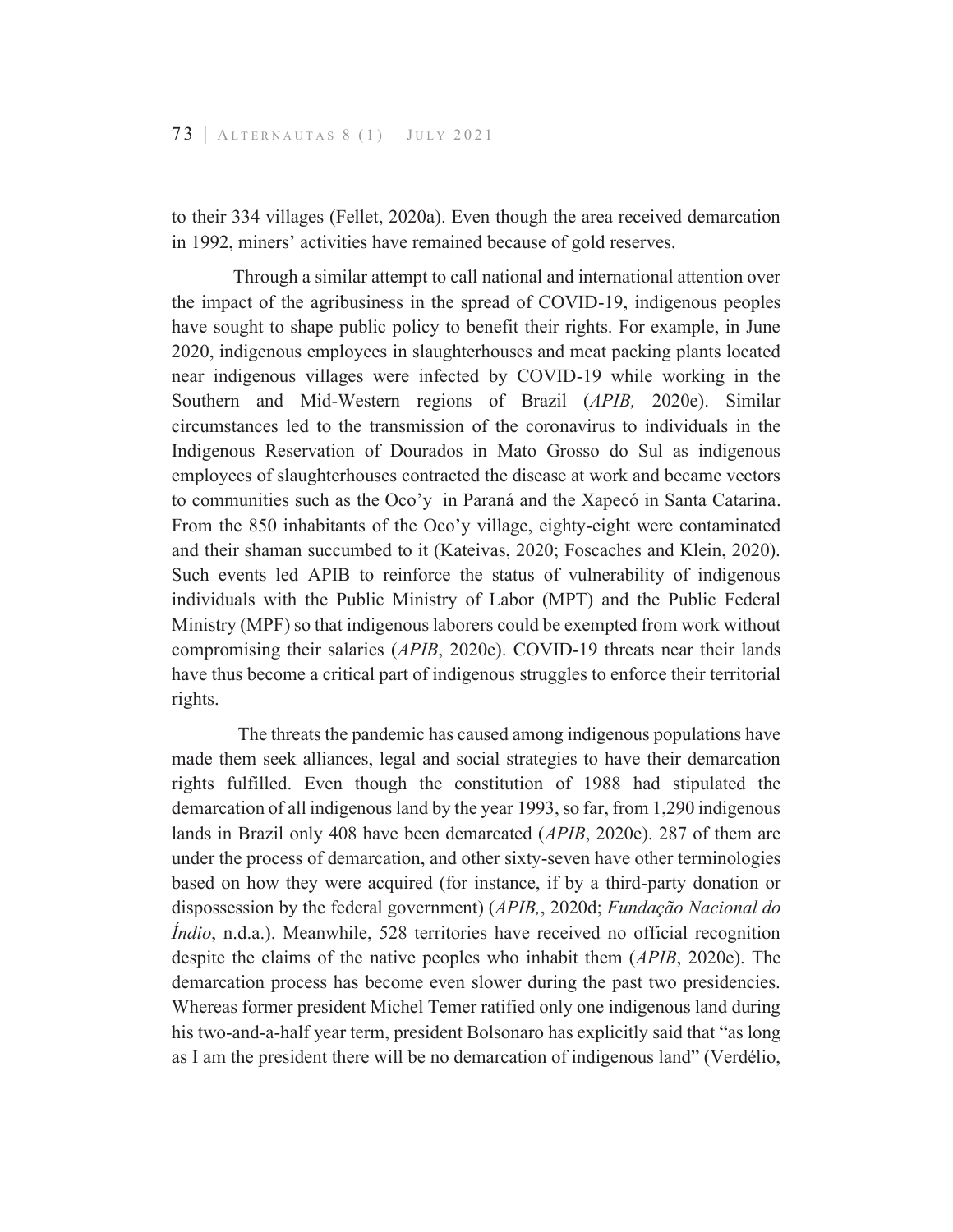2019). The deliberate dismissal of constitutional rights represents a neoliberal agenda that only reinforces the importance of active citizenship for their maintenance. Concurrently, indigenous peoples continue their battles through court, through the internet and through the networks of support they have forged or seek to forge with other minority groups and the rest of the Brazilian citizenry *(Revista Novo Tempo, 2020; APIB, 2020d).* 

#### **Conclusion**

Brazilian experience with the pandemic resembles challenges aboriginal and indigenous communities have been facing throughout the world. For example, the Waorani in Ecuador, the Navajo in the United States, or the Congress of Aboriginal People of Canada, have also taken measures to claim their rights against discriminatory and/or neglected indigenous health measures in their countries amid  $COVID-19$  (Godin, 2020; Cardona, 2020). The extensive measures indigenous peoples in Brazil had to go through to find alternative solutions against COVID-19 though raise important reflections about not only the neoliberal challenges they are having to face under the current presidency, but also their praxis of active citizenship for the maintenance and fulfilment of their guaranteed rights. Notwithstanding the power imbalances between them and the federal government, in demanding the acknowledgment of health and territorial entitlements they have pushed back on growing attempts of weakening spaces for civic involvement; have exposed governmental shortcomings in health assistance; and have secured some victories in the acknowledgment of their rights, including support from the supreme court to include them as a priority for vaccination (Miotto, 2021). In trying to directly shape decisions in official healthcare and to protect their territories, indigenous peoples have displayed critical exercises of rights claiming which strengthen and shape Brazilian democratic experiences with civic participation and contestation for the improvement of state decisions.

### **References**

Amazon Watch (n.d.). The Amazon: A Global Treasure. Available at: https://amazonwatch.org/about (Accessed: August, 2020).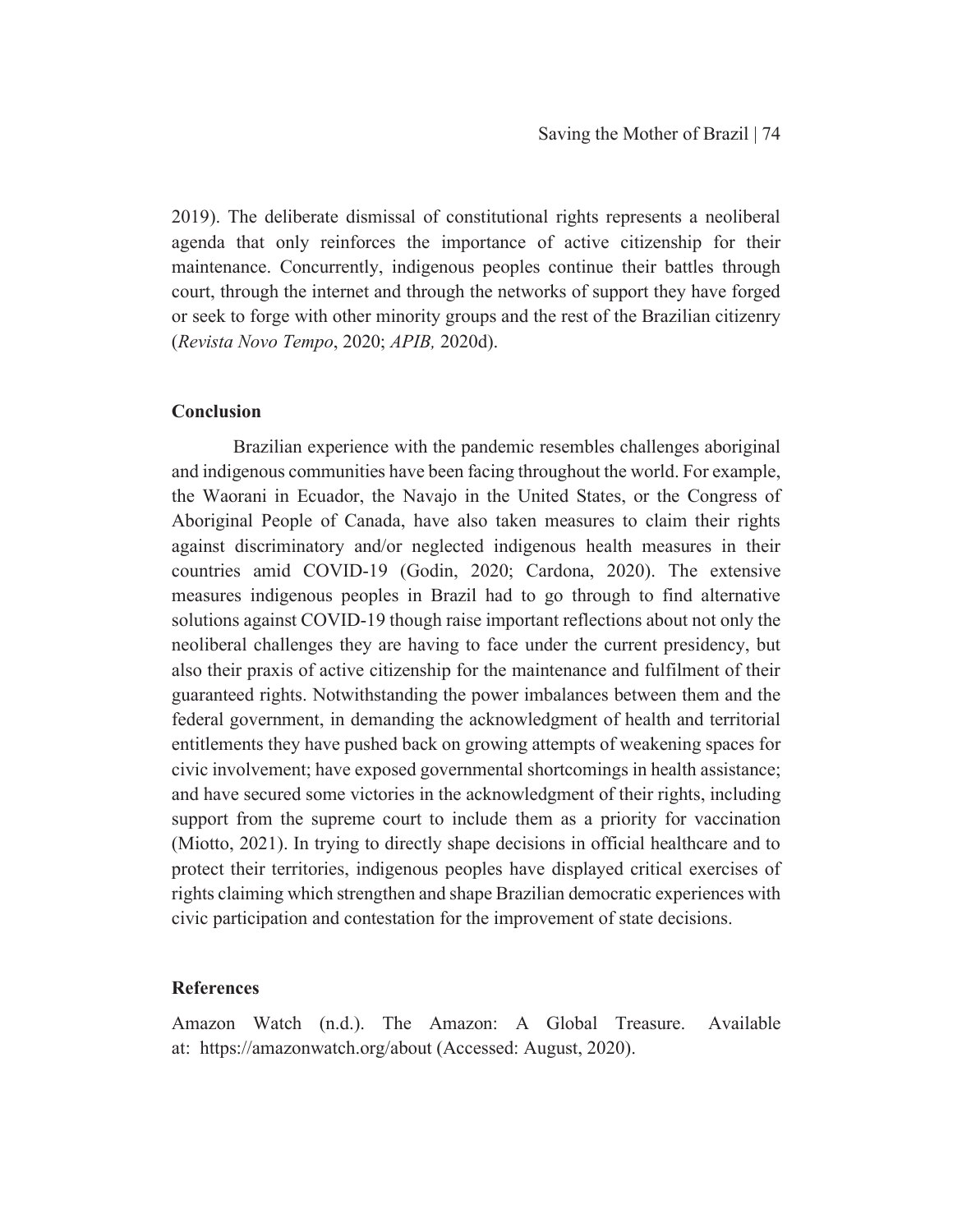APIB. (2020a) Cumplicidade na Destruição III: Como Corporações Globais Contribuem para Violações de Direitos dos Povos Indígenas da Amazônia Available https://amazonwatch.org/assets/files/2020-Brasileira. at: cumplicidade-na-destruicao-3.pdf (Accessed January, 2021).

APIB.  $(2020b)$ Emergência Indígena. Available at: https://apiboficial.org/emergenciaindigena/ (Accessed August, 2020).

APIB. (2020c) Maracá: A Mãe do Brasil é Indígena. (2020) [Video]. http://emergenciaindigena.apib.info/maraca/ (Accessed August, 2020).

APIB.  $(2020d)$ Maracá: Ancestralidade.  $(2020)$ [Video]. https://emergenciaindigena.apiboficial.org/maraca/ (Accessed August, 2020).

APIB. (2020e) Nossa Luta é pela Vida: COVID-19 e os Povos Indígenas; o Enfrentamento das Violências Durante a Pandemia [Online], pp. 1-106. Available at:

https://emergenciaindigena.apiboficial.org/files/2020/12/APIB nossalutaepelavi da v7PT.pdf (Accessed: August, 2020).

APIB. (2020f) Plan to Stand Against Covid-19(EN), pp. 29-43. Available at: https://emergenciaindigena.apiboficial.org/ (Accessed August, 2020).

APIB. (2020g) Plano de Enfrentamento da COVID-19 no Brasil, pp. 21, 31. Available at: <https://emergenciaindigena.apiboficial.org/>(Accessed August, 2020).

APIB. (N.d) Quem Somos. Available at: <https://apiboficial.org/sobre/> (Accessed July, 2020).

APIB. (2020h) Sobre [Online]. *Emergência Indígena*. Available at: <https://emergenciaindigena.apiboficial.org/sobre/> (Accessed July, 2020).

APOINME. (2020) Plano Emergencial: Promoção e Defesa da Vida e Saúde dos Povos e Territórios Indígenas no Nordeste, Minas Gerais e Espírito Santo. [Online], p. 8. Available at:  $\frac{\text{th}\times\text{5}}{24}$  \text{\mathbf{s}\$ \text{\mathbf{s}\$ \text{\mathbf{s}\$ \text{\mathbf{s}\$ \text{\mathbf{s}\$ \text{\mathbf{s}\$ \text{\mathbf{s}\$ \text{\mathbf{s}\$ \text{\mathbf{s}\$ \text{\mathbf{s}\$ \text{\mathbf{s}\$ \te 8b8594cf8bde.filesusr.com/ugd/2f57f4 128881d6c69f45f7bacd95c28cb56313.p  $df$  (Accessed January, 2021).

Arruti, J. (1997) A Emergência dos Remanescentes: Notas Para o Diálogo Entre Indígenas e Quilombolas. Mana 3(2), pp. 7-38 [Online]. Available at: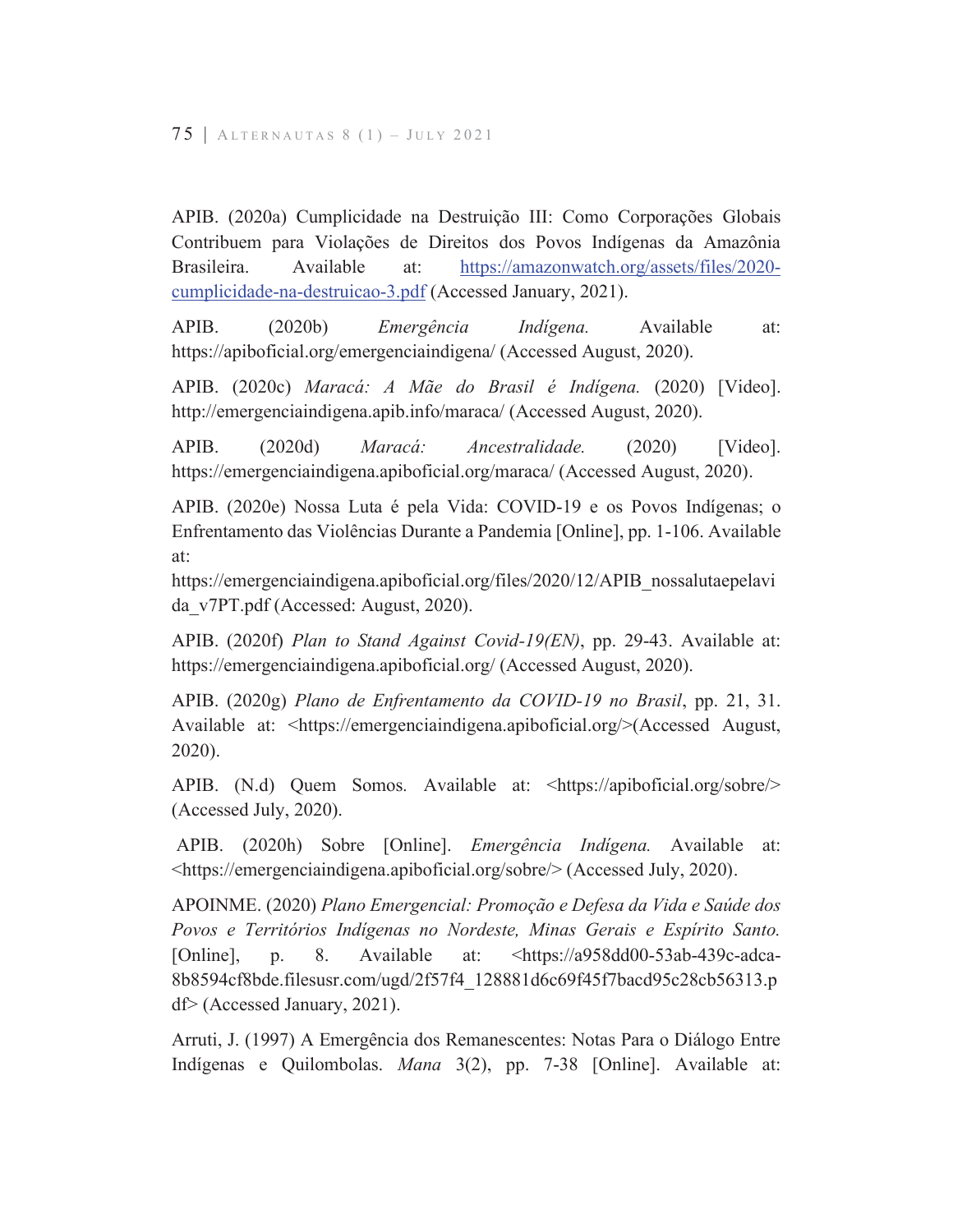<https://www.scielo.br/scielo.php?script=sci arttext&pid=S0104-93131997000200001> (Accessed: January, 2021).

Bodley, J. (2014) Victims of Progress, 6<sup>th</sup> ed., Lanham: Rowman and Littlefield Publishers.

Borges, A. (2020) Fragilizada Diante do Coronavírus, Saúde Indígena Teve Corte de  $16%$  $no$ Ano Passado [Online]. Estadão. Available at: <https://saude.estadao.com.br/noticias/geral.fragilizada-diante-do-coronavirussaude-indigena-teve-corte-de-16-no-ano-passado, 70003286346> (Accessed) August, 2020).

Brysk, A. (1996) Turning Weakness into Strength: The Internationalization of Indian Rights. Latin American Perspectives 23(2), pp. 38–57.

Câmara dos Deputados (2020) Projeto Determina Inclusão da Cor nos Dados de Pessoa Contaminada Covid-19 [Online]. Available por at: <https://www.camara.leg.br/noticias/662974-projeto-determina-inclusao-da-cornos-dados-de-pessoa-contaminada-por-covid-19/> (Accessed January, 2021).

Capítulo V- Do Subsistema de Atenção à Saúde Indígena (Presidência da República: Casa  $Civil$  $(1999).$ Available at: <http://www.planalto.gov.br/ccivil 03/leis/19836.htm>.

Capuchinho, C. (2020) Estado Não Tem Compromisso com Povos Indígenas, Denuncia Cacique Kretã Kaingang em Meio à Pandemia. [Online] RFI. Available <https://www.rfi.fr/br/brasil/20200908-estado-n%C3%A3o-temat: compromisso-com-povos-ind%C3%ADgenas-denuncia-cacique-kret%C3%A3kaingang-em-meio-%C3%A0-pandemia>.

Cardona, A. (2020) Ecuador: COVID-19 Llega a los Indígenas Waorani Mientras que Otros Pueblos Enfrentan Nuevos Problemas. [Online] Mongabay LATAM. Available at: <https://es.mongabay.com/2020/05/covid19-indigenas-ecuadorwaorani-kichwa-cofan/>.

Carvalho, I., Westphal, M. and Lima, V. (2007) Health Promotion in Brazil. Promotion & Education 1, pp. 7-12.

Chalhoub, S. (1996) Cidade Febril: Cortiços e Epidemias na Corte Imperial. Rio de Janeiro: Companhia das Letras, pp. 61-87.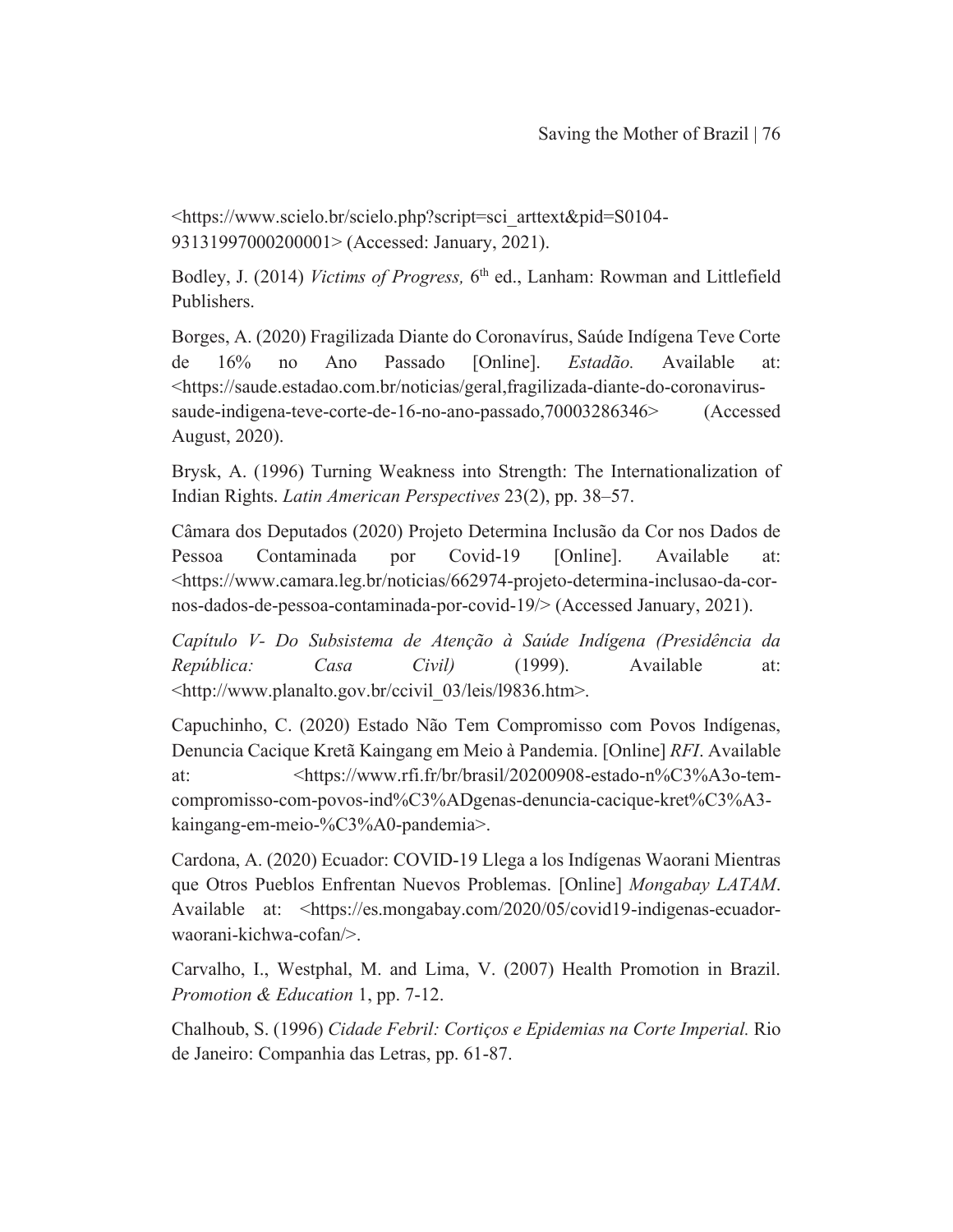COIAB. (2020) Plano de Ação Emergencial de Combate ao Avanço do Coronavírus e de Tratamento Entre os Povos Indígenas da Amazônia Brasileira [Online]. Available at: <https://coiab.org.br/covid>.

Cueto, M. and Palmer, S. (2015) Medicine and Public Health in Latin America: A History. New York: Cambridge University Press.

Diario do Nordeste. (2019) Após Protestos, Ministro da Saúde Desiste de Secretaria de Saúde Indígena [Online]. Extinguir Available at: <https://diariodonordeste.verdesmares.com.br/404?notfound=/politica/aposprotestos-ministro-da-saude-desiste-de-extinguir-secretaria-de-saude-indigena- $1$ .

Farias, E. (2020) Coronavírus: Indígenas que Vivem na Cidade são Classificados como 'Brancos' no Amazonas [Online]. Amazônia Real. Available at: <https://amazoniareal.com.br/coronavirus-indigenas-que-vivem-na-cidade-saoclassificados-como-brancos-no-amazonas> (Accessed August, 2020).

Fellet, J. (2020a) Covid-19 Ameaça Aldeias Yanomamis Vizinhas a Garimpo  $BBC$ **Brasil**  $S\tilde{a}o$ Paulo. Available [Online]. **News**  $em$ at: https://www.bbc.com/portuguese/brasil-52886924 (Accessed: August, 2020).

Fellet, J. (2020b) Em Meio à COVID-19, Garimpo Avança e se Aproxima de Índios Isolados em Roraima. [online], *BBC News em São Paulo*. Available at: https://www.bbc.com/portuguese/brasil-52225713 (Accessed: August, 2020).

Foscaches, N. and Klein, T. (2020) Dos Frigoríficos às Plantações de Cana: Como o Agronegócio Expôs Indígenas à COVID-19. [online], Repórter Brasil. Available at: <https://reporterbrasil.org.br/2020/06/dos-frigorificos-asplantacoes-de-cana-como-o-agronegocio-expos-indigenas-a-covid-19/>(Accessed: August, 2020).

Fundação Nacional do Índio. (n.d.a) Terras Indígenas: o Que é? [Online]. Available at: <http://www.funai.gov.br/index.php/nossas-acoes/demarcacao-deterras-indigenas>.

Fundação Nacional do Indio. (n.d.b) A Funai [Online]. Available at: <https://www.gov.br/funai/pt-br/acesso-a-informacao/Institucional>.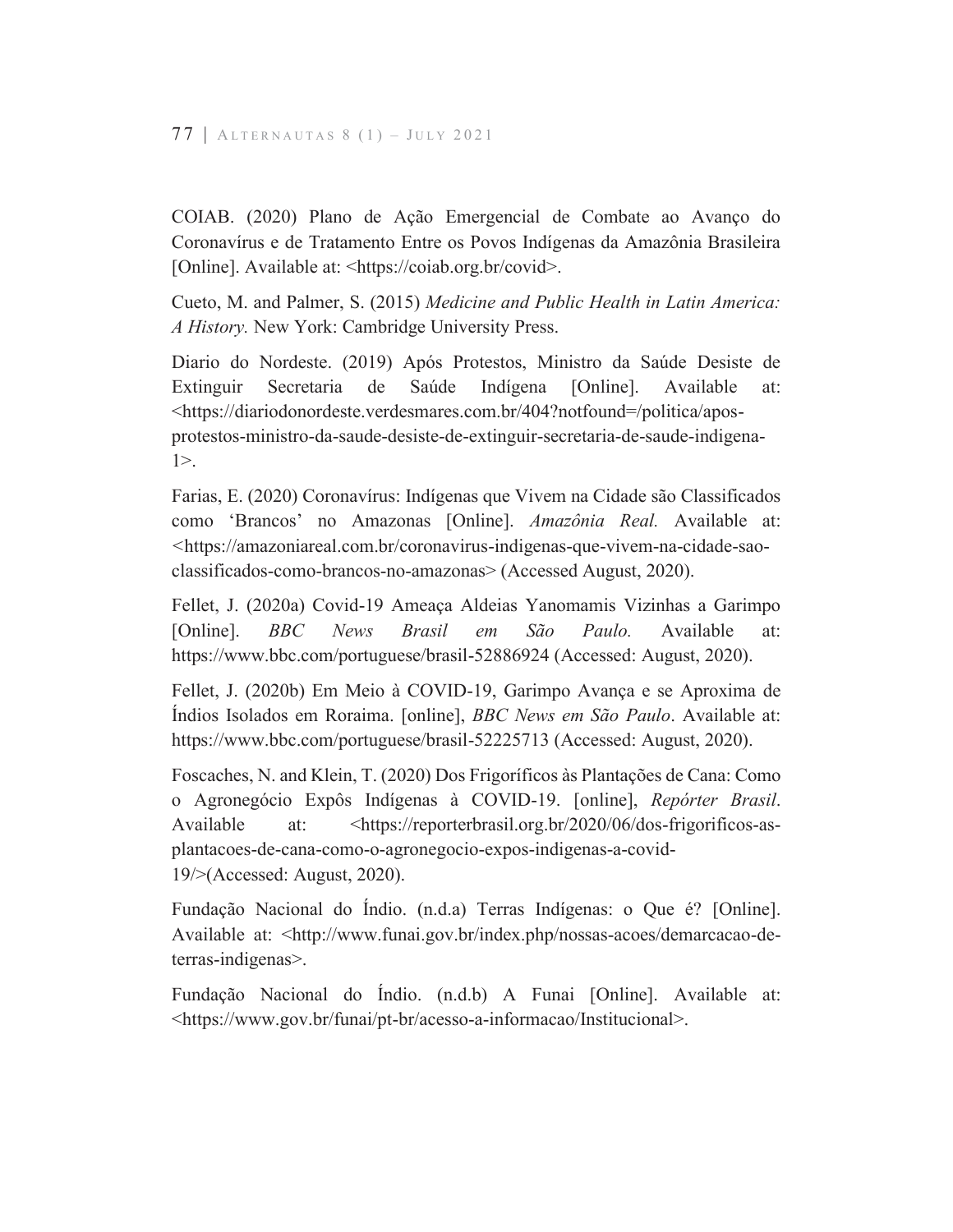Fundação Nacional do Índio. (n.d.c) Modalidades de Terras Indígenas [Online]. Available at: <http://www.funai.gov.br/index.php/indios-no-brasil/terrasindigenas>.

Gibson, C. (2019) Movement-Driven Development: The Politics of Health and Democracy in Brazil. Stanford: Stanford University Press, pp. 1-27.

Godin, M. (2020)'We Know What is Best for Us': Indigenous Groups Around the World Are Taking COVID-19 Responses Into Their Own Hands. [Online]. Time. Available at: <https://time.com/5808257/indigenous-communities-coronavirusimpact/>.

Guimarães, C. (2013) Desafios da Gestão Municipal do SUS. Escola Politécnica de Saúde Joaquim Venâncio [Online]. Available at: <https://www.epsjv.fiocruz.br/noticias/reportagem/desafios-da-gestaomunicipal-do-sus>.

Hale, C. (2004) Rethinking Indigenous Politics in the Era of the 'Indio Permitido.' NACLA Report on the Americas 38(2), pp. 1-7.

Hochman, G. (2011) Vacinação, Varíola e uma Cultura de Imunização no Brasil. Ciência e Saúde Coletiva, [online] 16(2), pp. 375-386.

Holder, C. and Corntassel, J. (2002) Indigenous Peoples and Multicultural Citizenship: Bridging Collective and Individual Rights. Human Rights Quarterly  $(24)$ , pp. 126-51.

Instituto Socioambiental. (2020) Desmatamento e Covid-19 explodem em Terras Indígenas Mais Invadidas da Amazônia. [Online]. Available at: <https://www.socioambiental.org/pt-br/noticias-socioambientais/desmatamentoe-covid-19-explodem-em-terras-indigenas-mais-invadidas-da-amazonia>.

Kateivas, Mari. (2021) Indígenas Voltam a Trabalhar em Frigorífico Após Controle da Covid-19 em Aldeia de São Miguel do Iguaçu [Online]. Gl. Available at: <https://g1.globo.com/pr/oeste-sudoeste/noticia/2021/01/07/indigenasvoltam-a-trabalhar-em-frigorifico-apos-controle-da-covid-19-em-aldeia-de-saomiguel-do-iguacu.ghtml>.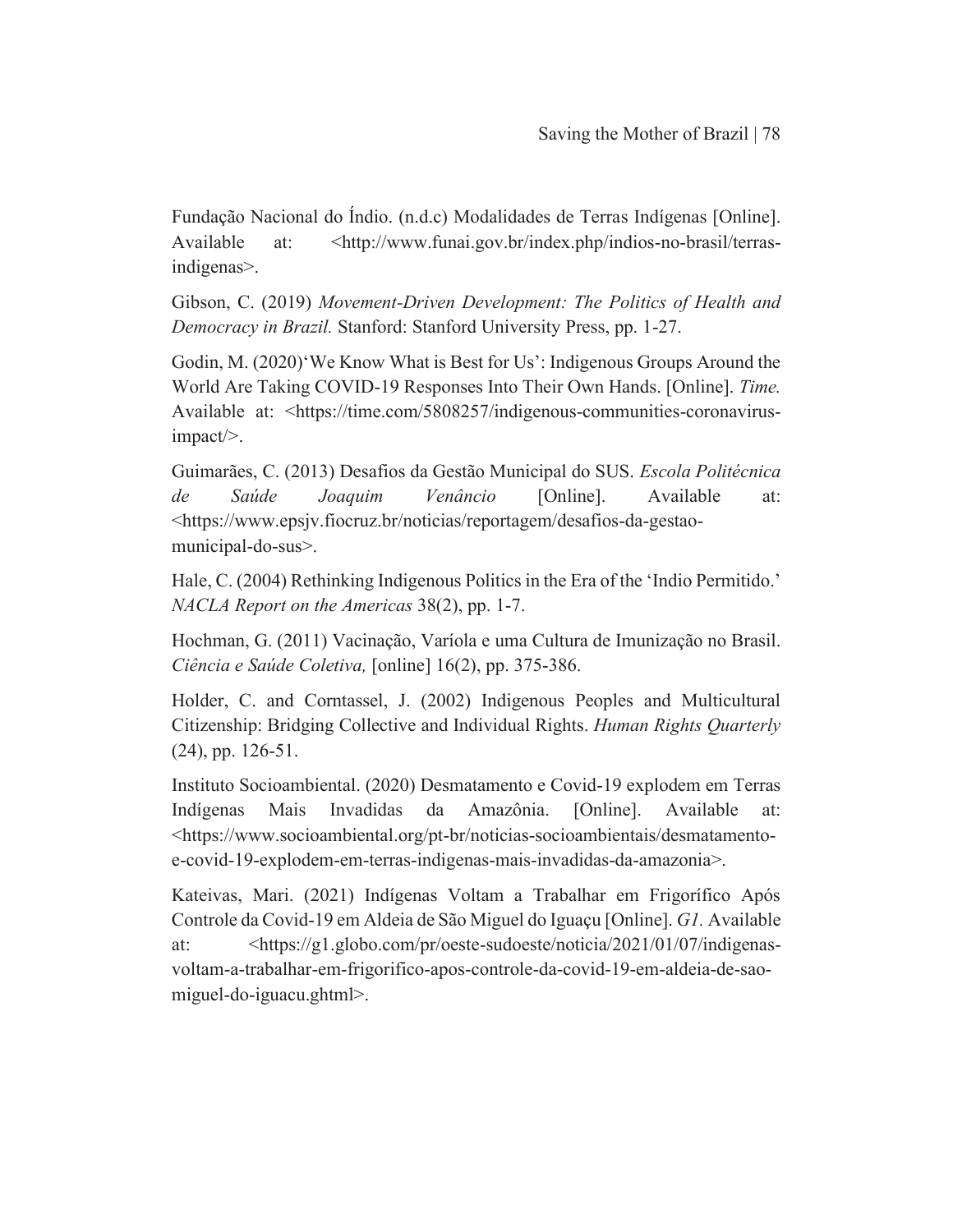Krexu, M. (2020) A Mãe do Brasil é Indígena. [Online]. Xapuri Socioambiental. Accessed August, 2020. <https://www.xapuri.info/sagrado-indigena/a-mae-dobrasil-e-indigena.

Landau, L. (2020) Indigenous Protest Over COVID-19 Continues on Brazilian Grain Highway. Reuters [Online]. Available at: <https://www.reuters.com/article/us-health-coronavirus-brazilindigenous/indigenous-protest-over-covid-19-continues-on-brazilian-grainhighway-idUSKCN25E23J>.

Leitão, M. (2019) Corte no Orçamento da Funai Pode Inviabilizar Ações de Proteção a Índios, Dizem Servidores. [Online]. GI. Available <https://g1.globo.com/politica/blog/matheus-leitao/post/2019/10/24/corteat: no-orcamento-da-funai-pode-inviabilizar-acoes-de-protecao-a-indios-dizemservidores.ghtml>.

Lima, V. (2019) Participatory Citizenship and Crisis in Contemporary Brazil. Dublin: Palgrave Macmillan.

Million, Dian. (2013) Therapeutic Nations: Healing in an Age of Indigenous Human Rights. Tucson: The University of Arizona Press.

Miotto, T. (2021) STF Suspende Resolução da Funai que Restringia Available Autodeclaração Indígena. [online]  $CIMI$ . at: <https://cimi.org.br/2021/03/stf-suspende-resolucao-funai-restringiaautodeclaracao-indigena/>.

Ministério da Saúde. (2017) Sobre a Área [Online]. Available at: <https://antigo.saude.gov.br/noticias/676-assuntos/saude-indigena/41324-sobrea-area>.

Ministério Público Federal. (2020) Arguição de Descumprimento de Preceito Fundamental N.709 [Online]. Available at: https://politica.estadao.com.br/blogs/fausto-macedo/wpcontent/uploads/sites/41/2020/12/peca-667-adpf-709 071220204908.pdf (Accessed January, 2021).

Miraftab F. and Wills, S. (2005) Insurgency and Spaces of Active Citizenship: The Story of Western Cape Anti-Eviction Campaign in South Africa. Journal of Planning Education and Research 25, pp. 200-217.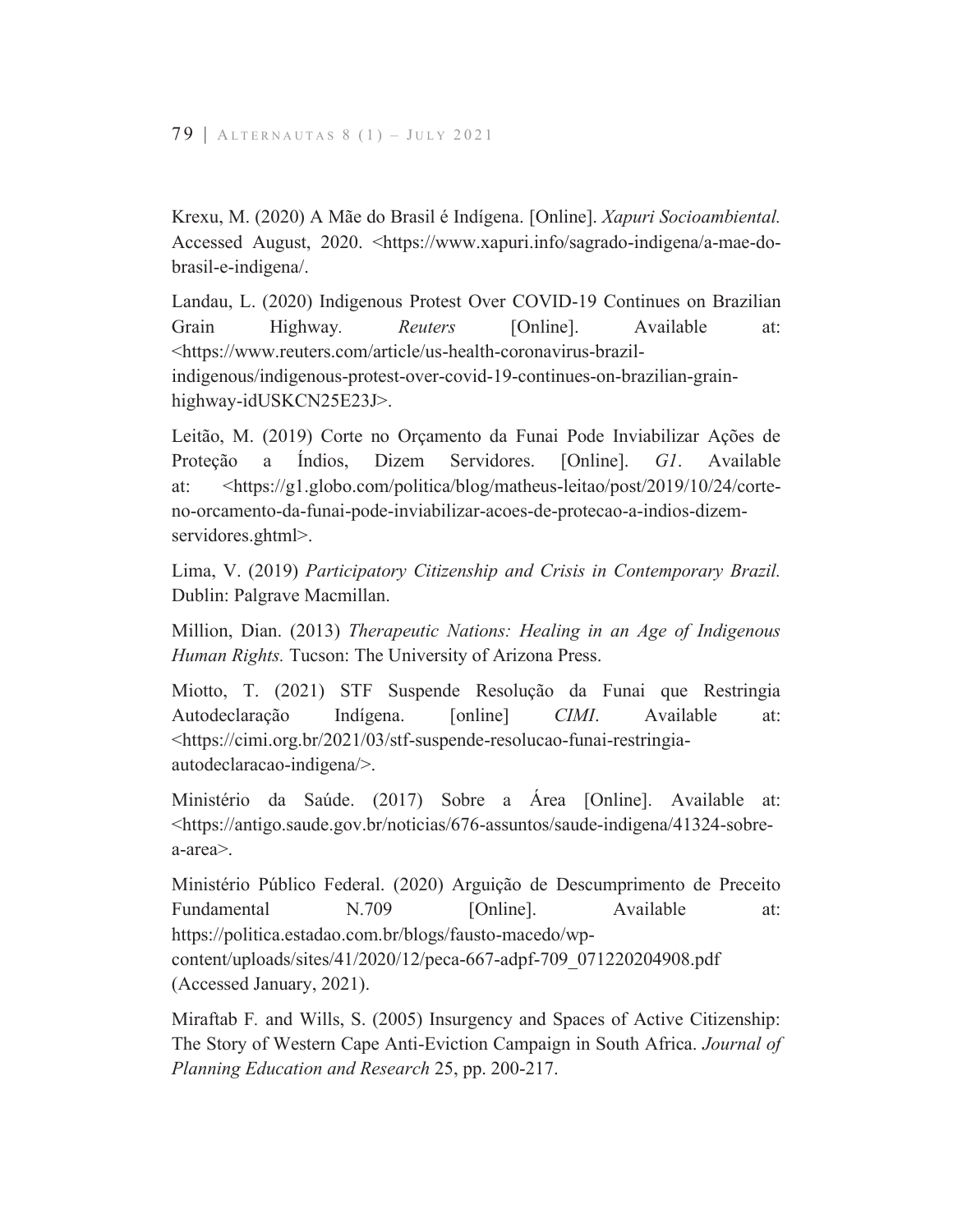Presidência da República. (2020) Diário Oficial da União [Online]. Available at: <https://pesquisa.in.gov.br/imprensa/jsp/visualiza/index.jsp?jornal=515&pagina  $=6&$ data $=08/07/2020$ .

Ramos, A. (2020) Com Investimento Federal Insuficiente, Saúde Será um dos Principais Desafios para os Próximos Prefeitos. [Online]. Yahoo Notícias. Available <https://br.noticias.yahoo.com/com-investimento-federalat: insuficiente-saude-sera-um-dos-principais-desafios-proximos-prefeitos-143048980.html>.

Recomendação no. 11/2020, Ministério Público Federal (2020) [Online]. Available  $at:$ <http://www.mpf.mp.br/df/sala-deimprensa/docs/RecomendacaoSaudeIndigenaCOVID19.pdf>.

Revista Novo Tempo. (2020) Indígenas e Quilombolas se Unem Contra o Coronavirus [Video]. Available at: <https://www.youtube.com/watch?v=A- $OZ7g4HqJM$ .

Sartori Jr., D. and Leivas, P. (2017) O Direito à Saúde dos Povos Indígenas e o Paradigma do Reconhecimento. *Direito e Práxis* 8(1), pp. 86–117 [Online]. Available at: https://www.scielo.br/scielo.php?script=sci arttext&pid=S2179-89662017000100086 (Accessed: January, 2021).

Senado Federal.  $(1988)$ Artigo 231 [Online]. Available at: <https://www.senado.leg.br/atividade/const/con1988/con1988 08.09.2016/art 2 31 .asp>

Souza, F. and Souza, M. (2020) O Direito de Participação Ativa e a Elaboração de Políticas Públicas de Contenção da COVID-19 nas Populações Indígenas. Vukápavano: Revista Terena (3), pp. 183-200.

Sowell, D. (2015) Medicine on the Periphery: Public Health in Yucatán, Mexico, 1870-1960. Lanham: Lexington Books.

Verdélio, A. (2019) Bolsonaro Diz que Não Fará Demarcação de Terras Indígenas. Agência *Brasil* [Online]. Available at: <https://agenciabrasil.ebc.com.br/politica/noticia/2019-08/bolsonaro-diz-quenao-fara-demarcacao-de-terras-indigenas>.